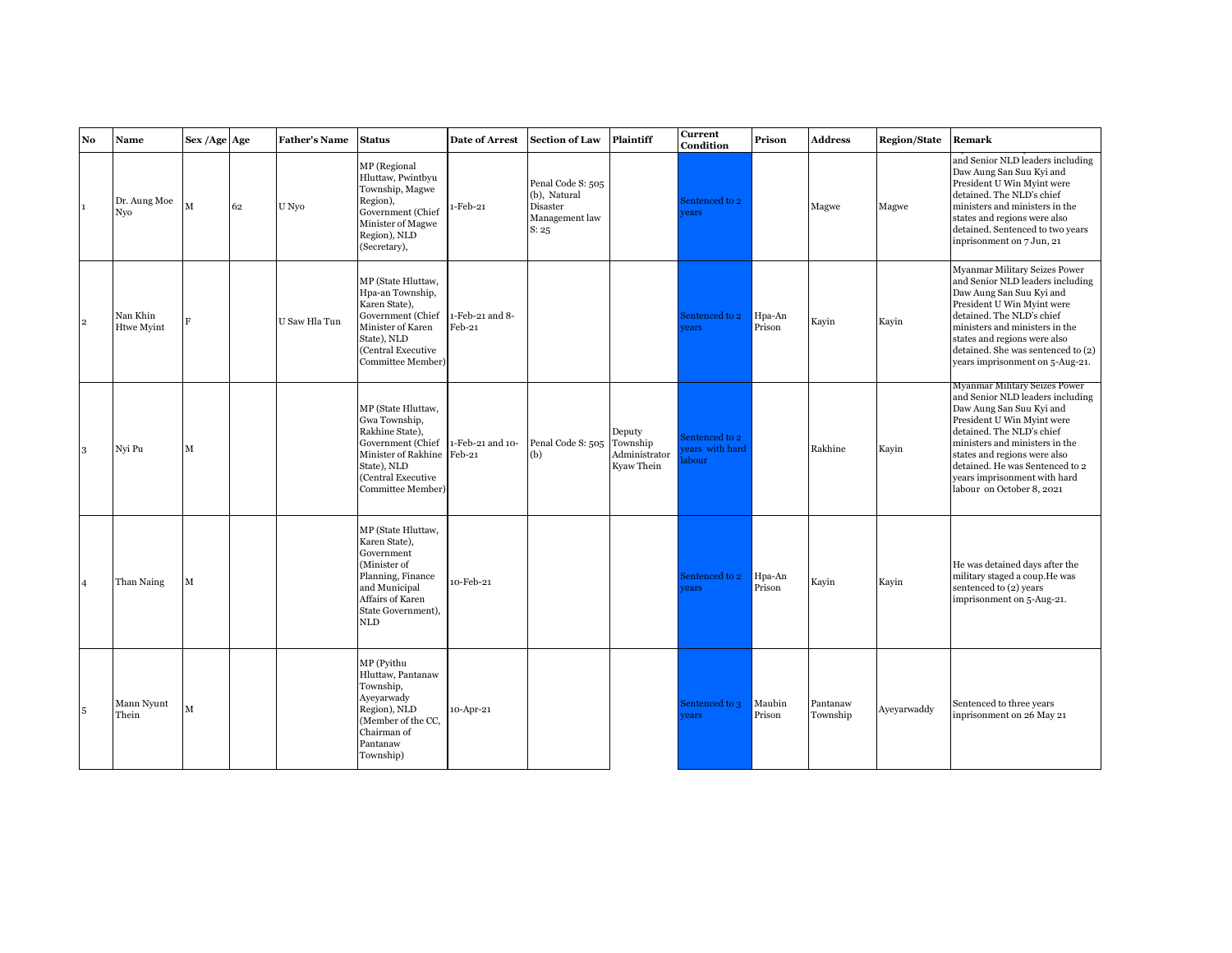| 6      | Lwin Maung<br>Maung | M            |    | MP (Regional<br>Hluttaw, Meikhtila<br>Township,<br>Mandalay Region),<br>NLD                                                   | 28-Apr-21 |                                    |                                      | Sentenced to 3<br>ears                |                  | Meikhtila<br>Township                                          | Mandalay    | He was arrested on the night of<br>April 28 after briefly returning to<br>his home following a period in<br>hiding. . He was sentenced to three<br>years in prison on May 12 by the<br>military council without a trial |
|--------|---------------------|--------------|----|-------------------------------------------------------------------------------------------------------------------------------|-----------|------------------------------------|--------------------------------------|---------------------------------------|------------------|----------------------------------------------------------------|-------------|-------------------------------------------------------------------------------------------------------------------------------------------------------------------------------------------------------------------------|
| 7      | Ni Ni May<br>Myint  | $\mathbf{F}$ |    | Former MP (Pyithu<br>Hluttaw, Taungup<br>Township, Rakhine<br>State), NLD                                                     | 12-May-21 | Penal Code S: 505-                 |                                      | Sentenced to 3<br>rears               | Thayet<br>Prison | Taungup<br>Township                                            | Rakhine     | She was sentenced to three years<br>imprisonment by Hlaingthaya<br>Township Court. She was<br>transferred from Insein Prison to<br>Thayet Prison on August 29.                                                          |
| 8      | Cho Tint            | М            |    | NLD, Chairman of<br>Township Executive<br>Committee, Singu<br>Township,<br>Mandalay Region                                    | 1-Feb-21  | Natural Disaster<br>Management law |                                      | Sentenced to 3 years                  |                  | Singu<br>Township                                              | Mandalay    |                                                                                                                                                                                                                         |
| 9      | Min Swe             | $\mathbf M$  |    | NLD (Executive<br>Member, Taungoo<br>Township)                                                                                | 10-Feb-21 | Penal Code S: 188<br>(b)           | Taungoo<br>Township<br>Administrator | Sentenced to 3<br>nonths              |                  | Taungoo<br>Township                                            | Bago        | osteu on Facebook to get people.<br>to gather for a protest. Sentenced<br>to three months imprisonment on                                                                                                               |
| 10     | Phay Soe Wal        | М            |    | NLD, Executive<br>Committee member                                                                                            | 28-Feb-21 | Penal Code S: 505-<br>a, 145       |                                      | Sentenced to 3<br>ears<br>mprisonment | Myeik<br>Prison  | Sin Htoo<br>Village, Pulaw<br>Township                         | Tanintharvi |                                                                                                                                                                                                                         |
| 11     | Aung Myo Oo         | М            |    | NLD, Executive<br>Committee member                                                                                            | 10-Mar-21 | Penal Code S: 505-                 |                                      | Sentenced to 3<br>ears<br>mprisonment | Myeik<br>Prison  | Tha Ye Ma<br>Village, Myeik<br>Township                        | Tanintharyi |                                                                                                                                                                                                                         |
| $12\,$ | Ngwe Soe            | М            | 64 | <b>NLD</b>                                                                                                                    | 11-Mar-21 | Penal Code S: 505-                 |                                      | sentenced to 2<br>ears                |                  | Yebyu<br>Township                                              | Tanintharvi | Father of U Ngwe Soe who was a<br>member of Amyotha Hluttaw.                                                                                                                                                            |
| 13     | Tin Win             | М            |    | NLD (Executeive<br>Member, South<br>Dagon Township<br>and Chairperson,<br>Legal Aid<br>Assistance of South<br>Dagon Township) | 24-Mar-21 | Penal Code S: 505-                 |                                      | Sentenced to 3<br>rears               |                  | Kant Kaw<br>Street, $(25)$<br>Ward, South<br>Dagon<br>Township | Yangon      | He was beaten and Detained at<br>home by about 30 person of<br>soldiers and police. Sentenced to<br>three years imprisonment on April<br>20, 2021                                                                       |
| 14     | Myint Win           | $\mathbf M$  | 50 | <b>NLD</b>                                                                                                                    | 29-Mar-21 | Penal Code S: 505-<br>a,c          |                                      | Sentenced to 3<br>rears               |                  | (Ka) Ward,<br>Dawei<br>Township                                | Tanintharvi | He was Sentenced to 3 years<br>imprisonment on June 21, 2021                                                                                                                                                            |
| 15     | Zin Hlyan Chu       | $\mathbf M$  | 26 | $\mbox{NLD}$                                                                                                                  | 30-Mar-21 | Penal Code S: 505-<br>a,c          |                                      | Sentenced to 3<br>rears               |                  | Muu Du<br>Village, Dawei<br>Township                           | Tanintharvi | He was Sentenced to 3 years<br>imprisonment on June 21, 2021                                                                                                                                                            |
| 16     | Zin Myo             | М            |    | NLD, Member of<br>ward Executive<br>Committee,<br>Kawthaung<br>Township,<br>Tanintharyi Region                                | 31-Mar-21 | Penal Code S: 505-                 |                                      | Sentenced to 2<br>rears               |                  | Shwe Zin Yaw<br>ward,<br>Kawthaung<br>Township                 | Tanintharyi |                                                                                                                                                                                                                         |
| $17\,$ | Aung Min            | М            | 48 | NLD, Medic,<br>Former Public<br>Health Provider                                                                               | 31-May-21 | Penal Code S: 505-<br>a            |                                      | Sentenced to 2<br>rears               |                  | Yebyu<br>Township                                              | Tanintharyi | He was Sentenced to 2 years<br>imprisonment on June 28, 2021                                                                                                                                                            |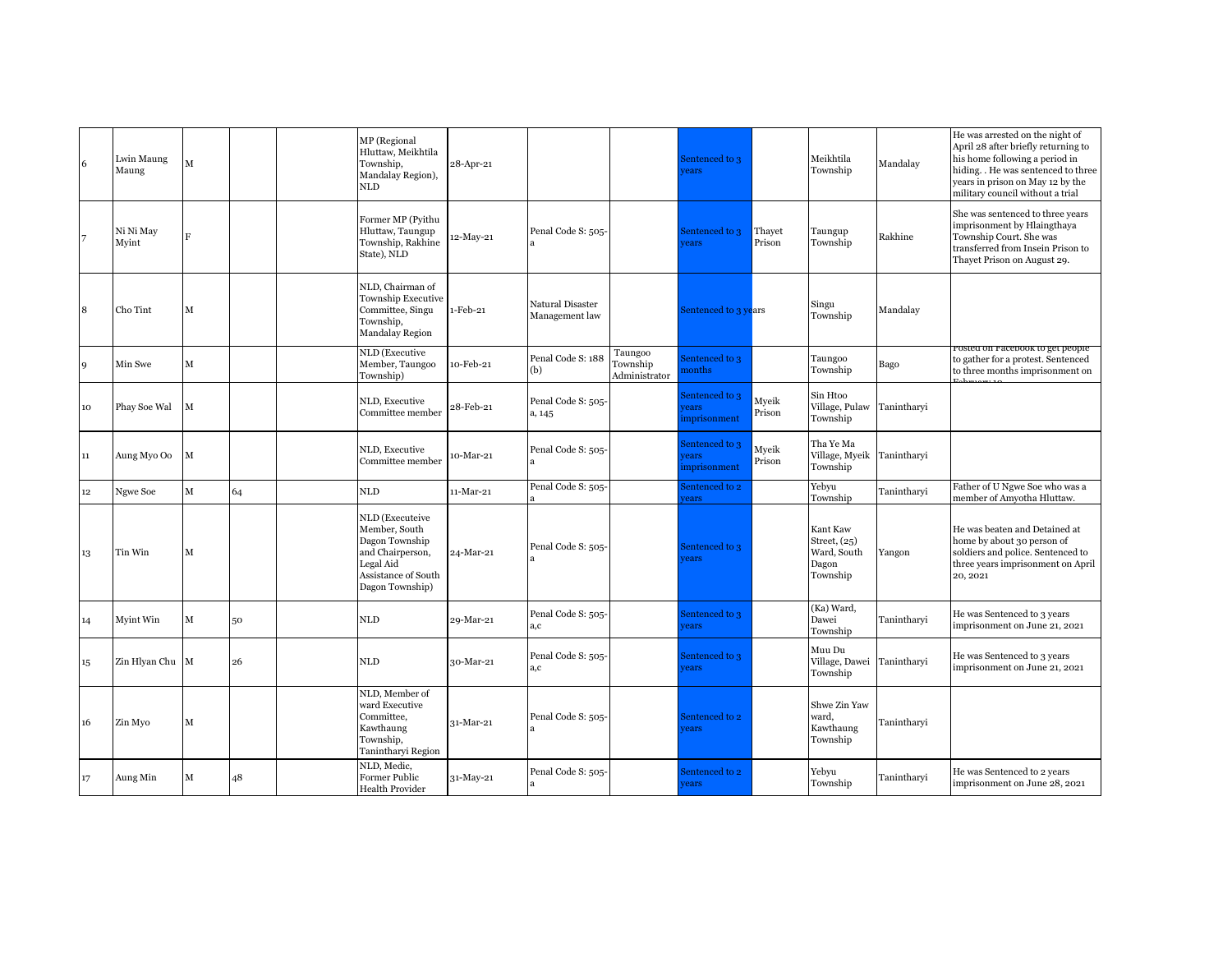| 18           | Aye Naing                 | M |  | $\mbox{NLD}$                                                                                    | 8-Jun-21  | Penal Code S: 505-                 |                                                                                    | Sentenced to 9<br>nonths                  |                    | <b>Tint Toe Htaut</b><br>Village, Yebyu<br>Township | Tanintharvi |                                                                                                                                                                                                                           |
|--------------|---------------------------|---|--|-------------------------------------------------------------------------------------------------|-----------|------------------------------------|------------------------------------------------------------------------------------|-------------------------------------------|--------------------|-----------------------------------------------------|-------------|---------------------------------------------------------------------------------------------------------------------------------------------------------------------------------------------------------------------------|
| 19           | Myo Naing                 | M |  | NLD, Member of<br>Executive<br>Committee,<br>Kanphyar, Myeik<br>Township,<br>Tanintharyi Region | 20-Jun-21 | Penal Code S: 505-                 |                                                                                    | Sentenced to 3<br>ears in Myeik<br>Prison | Myeik Prison Myeik | Kanphyar,<br>Township                               | Tanintharvi |                                                                                                                                                                                                                           |
| 20           | De Pa                     | M |  | Other Parties,<br>People's Party<br>(Member)                                                    | 10-Feb-21 | Natural Disaster<br>Management law |                                                                                    | Sentenced                                 |                    | PyinOo-Lwin<br>Township                             | Mandalay    | Detained for protesting against the<br>military coup. Sentenced on 5 Feb<br>21                                                                                                                                            |
| 21           | Arkar Aung                | M |  | Other Parties,<br>People's Party<br>(Executive<br>Committee Member)                             | 23-Jun-21 | Penal Code S: 505-                 |                                                                                    | Sentenced to 3<br><i>rears</i>            | Insein<br>Prison   | Kangyidaung<br>Township                             | Ayeyarwaddy | He was sentenced to three years<br>imprisonment on Sep 15, 2021                                                                                                                                                           |
| $22^{\circ}$ | Thawbita                  | M |  | Religious, Buddhist<br>Monk                                                                     | 1-Feb-21  | Telecommunicatio<br>n Law S: 66    | Lieutenant<br>colonel Myo<br>Khine Win                                             | Sentenced                                 | Insein<br>Prison   | Yangon                                              | Yangon      | On 3 February, U Thawbita was<br>sentenced to 2 years<br>imprisonment under Section 66(d)<br>of the Telecommunications Law,<br>he was charged before the coup by<br>the military for defamation.<br>lantangad an a Fab ay |
| 23           | Zaw Naing Win             |   |  | Public Servant,<br>Personal Staff<br>Officer of State<br>Counsellor Aung<br>San Suu Kyi         | 10-Feb-21 | Penal Code S: 409                  |                                                                                    | Sentenced to 7<br>rears                   |                    | Naypyitaw                                           | Naypyitaw   | He was detained days after the<br>military staged a coup.Sentenced<br>to 7 years inprisonment                                                                                                                             |
| 24           | Win Theingi<br>Htay       | F |  | Public Servant,<br>Officer (Lewe<br>Township<br>Cooperative<br>Department)                      | 15-Feb-21 | Penal Code S: 188<br>(b)           | Deputy<br>Township<br>Administrator<br>Aung Zaw Min<br>of<br>Zabuthiri<br>Township | entenced to 3<br>nonths                   |                    | Naypyitaw                                           | Naypyitaw   | She was Detained and charged for<br>her involement in the Civil<br>Disobedience Movement (CDM).<br>Sentenced to three months<br>imprisonment on 15 March 21                                                               |
| 25           | Mai Win<br>Theingi        | F |  | Public Servant,<br>Senior Clerk (Lewe<br>Township<br>Cooperative<br>Department)                 | 15-Feb-21 | Penal Code S: 188<br>(b)           | Deputy<br>Township<br>Administrator<br>Aung Zaw Min<br>of<br>Zabuthiri<br>Township | entenced to 3<br>nonths                   |                    | Naypyitaw                                           | Naypyitaw   | She was Detained and charged for<br>her involement in the Civil<br>Disobedience Movement (CDM).<br>Sentenced to three months<br>imprisonment on 15 March 21                                                               |
| 26           | Mai May<br>Yadana Zin Aye | F |  | Public Servant,<br>Junior Clerk (Lewe<br>Township<br>Cooperative<br>Department)                 | 15-Feb-21 | Penal Code S: 188<br>(b)           | Deputy<br>Township<br>Administrator<br>Aung Zaw Min<br>of<br>Zabuthiri<br>Township | entenced to 3<br>nonths                   |                    | Naypyitaw                                           | Naypyitaw   | She was Detained and charged for<br>her involement in the Civil<br>Disobedience Movement (CDM).<br>Sentenced to three months<br>imprisonment on 15 March 21                                                               |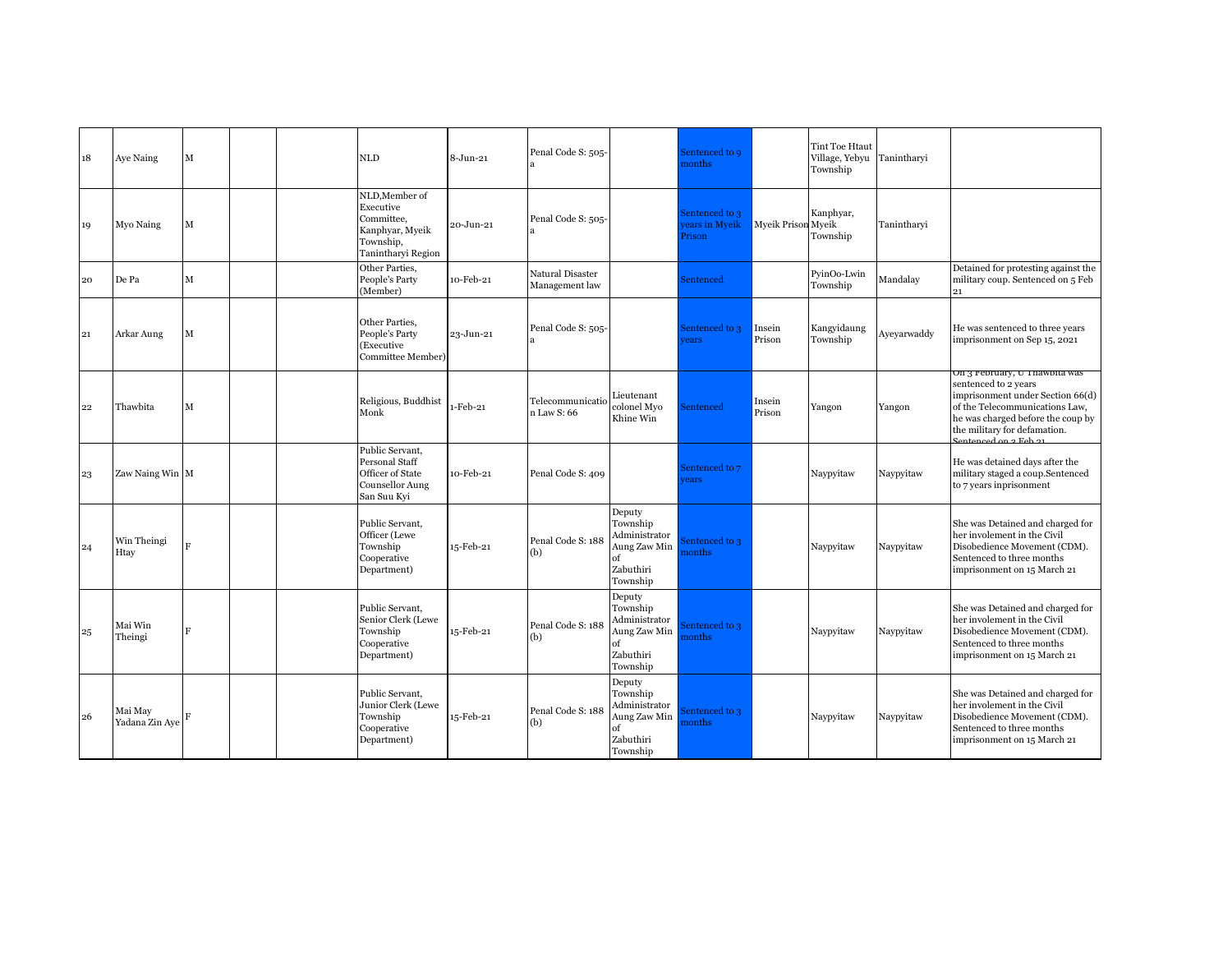| 27 | Mi May Thu<br>Thu Aung        | $\overline{F}$ |    |                            | Public Servant,<br>Junior Clerk (Lewe<br>Township<br>Cooperative<br>Department)             | 15-Feb-21 | Penal Code S: 188<br>(b)                    | Deputy<br>Township<br>Administrator<br>Aung Zaw Min<br>of<br>Zabuthiri<br>Township | entenced to 3<br><b>nonths</b>                          |                 | Naypyitaw                                             | Naypyitaw   | She was Detained and charged for<br>her involement in the Civil<br>Disobedience Movement (CDM).<br>Sentenced to three months<br>imprisonment on 15 March 21 |
|----|-------------------------------|----------------|----|----------------------------|---------------------------------------------------------------------------------------------|-----------|---------------------------------------------|------------------------------------------------------------------------------------|---------------------------------------------------------|-----------------|-------------------------------------------------------|-------------|-------------------------------------------------------------------------------------------------------------------------------------------------------------|
| 28 | Wai Wai Hnin                  | $\mathbf{F}$   |    |                            | Public Servant.<br>Junior Clerk (Lewe<br>Township<br>Cooperative<br>Department)             | 15-Feb-21 | Penal Code S: 188<br>(b)                    | Deputy<br>Township<br>Administrator<br>Aung Zaw Min<br>of<br>Zabuthiri<br>Township | entenced to 3<br><b>nonths</b>                          |                 | Naypyitaw                                             | Naypyitaw   | She was Detained and charged for<br>her involement in the Civil<br>Disobedience Movement (CDM).<br>Sentenced to three months<br>imprisonment on 15 March 21 |
| 29 | Kyaw Zayar<br>Mvo             | М              |    |                            | Public Servant,<br>Senior Clerk<br>(Cooperative<br>Department, Head<br>Office in Naypyitaw) | 15-Feb-21 | Penal Code S: 188<br>(b)                    | Deputy<br>Township<br>Administrator<br>Aung Zaw Min<br>of<br>Zabuthiri<br>Township | entenced to 3<br>onths                                  |                 | Naypyitaw                                             | Naypyitaw   | He was Detained and charged for<br>his involement in the Civil<br>Disobedience Movement (CDM).<br>Sentenced to three months<br>imprisonment on 15 March 21  |
| 30 | Khin Cho Thet $ F $           |                |    |                            | Public Servant.<br>Junior Clerk<br>(Cooperative<br>Department, Head<br>Office in Naypyitaw) | 15-Feb-21 | Penal Code S: 188<br>(b)                    | Deputy<br>Township<br>Administrator<br>Aung Zaw Min<br>of<br>Zabuthiri<br>Township | entenced to 3<br><b>nonths</b>                          |                 | Naypyitaw                                             | Naypyitaw   | She was Detained and charged for<br>her involement in the Civil<br>Disobedience Movement (CDM).<br>Sentenced to three months<br>imprisonment on 15 March 21 |
| 31 | Nyein Nyein<br>Soe            | $\mathbf{F}$   |    |                            | Public Servant,<br>Junior Clerk<br>(Cooperative<br>Department, Head<br>Office in Naypyitaw) | 15-Feb-21 | Penal Code S: 188<br>(b)                    | Deputy<br>Township<br>Administrator<br>Aung Zaw Min<br>of<br>Zabuthiri<br>Township | entenced to 3<br><b>nonths</b>                          |                 | Naypyitaw                                             | Naypyitaw   | She was Detained and charged for<br>her involement in the Civil<br>Disobedience Movement (CDM).<br>Sentenced to three months<br>imprisonment on 15 March 21 |
| 32 | Phyo Chit Oo                  | М              |    |                            | Medic, General<br>Worker (Dawei<br>Hospital)                                                | 11-Feb-21 | Natural Disaster<br>Management Law<br>S: 25 |                                                                                    | Sentenced                                               |                 | Dawei<br>Township                                     | Tanintharvi |                                                                                                                                                             |
| 33 | Tun Linn Aung M               |                |    |                            | Medic, General<br>Worker (Dawei<br>Hospital)                                                | 11-Feb-21 | Natural Disaster<br>Management Law<br>S: 25 |                                                                                    | Sentenced                                               |                 | Dawei<br>Township                                     | Tanintharvi | sne was detamed for mis                                                                                                                                     |
| 34 | Naw Sandar<br>Cho             |                |    |                            | Education,<br>Assistant Archivist<br>(Hpa-an University)                                    | 9-Feb-21  |                                             |                                                                                    | entenced to 2<br>ears with hard<br>abour                |                 | Hpa-an<br>Township                                    | Kayin       | involement in the Civil<br>Disobedience Movement (CDM).<br>Sentenced to 2 years                                                                             |
| 35 | Aung Zay Latt<br>(aka) Ko Zav | М              | 36 | U San Hla, Daw<br>Mya Shin | Education, Teacher                                                                          | 23-Mar-21 | Penal Code S: 505-                          |                                                                                    | :021 On June<br>8, he was<br>entenced to<br>wo years in | Myeik<br>Prison | Extension (2)<br>ad, $(2)$<br>Ward, Pulaw<br>Township | Tanintharyi | He joined the CDM                                                                                                                                           |
| 36 | Yin Nyein Aye $\ F\ $         |                |    |                            | <b>Education</b> , Middle<br>School Teacher<br>(B.E.H.S, Yay Cho)                           | 24-Apr-21 |                                             |                                                                                    | Sentenced to 3<br>ears                                  |                 | Meikhtila<br>Township                                 | Mandalay    | Sentenced to three years<br>inprisonment in May                                                                                                             |
| 37 | Nyein Chan Oo M               |                |    |                            | <b>Education</b> , High<br>School Teacher<br>(B.E.H.S, Tha Bot)                             | Unknown   |                                             |                                                                                    | sentenced to 3<br>rears                                 |                 | Myeik<br>Township                                     | Tanintharvi | On June 14, he was Sentenced to 3<br>years imprisonment.                                                                                                    |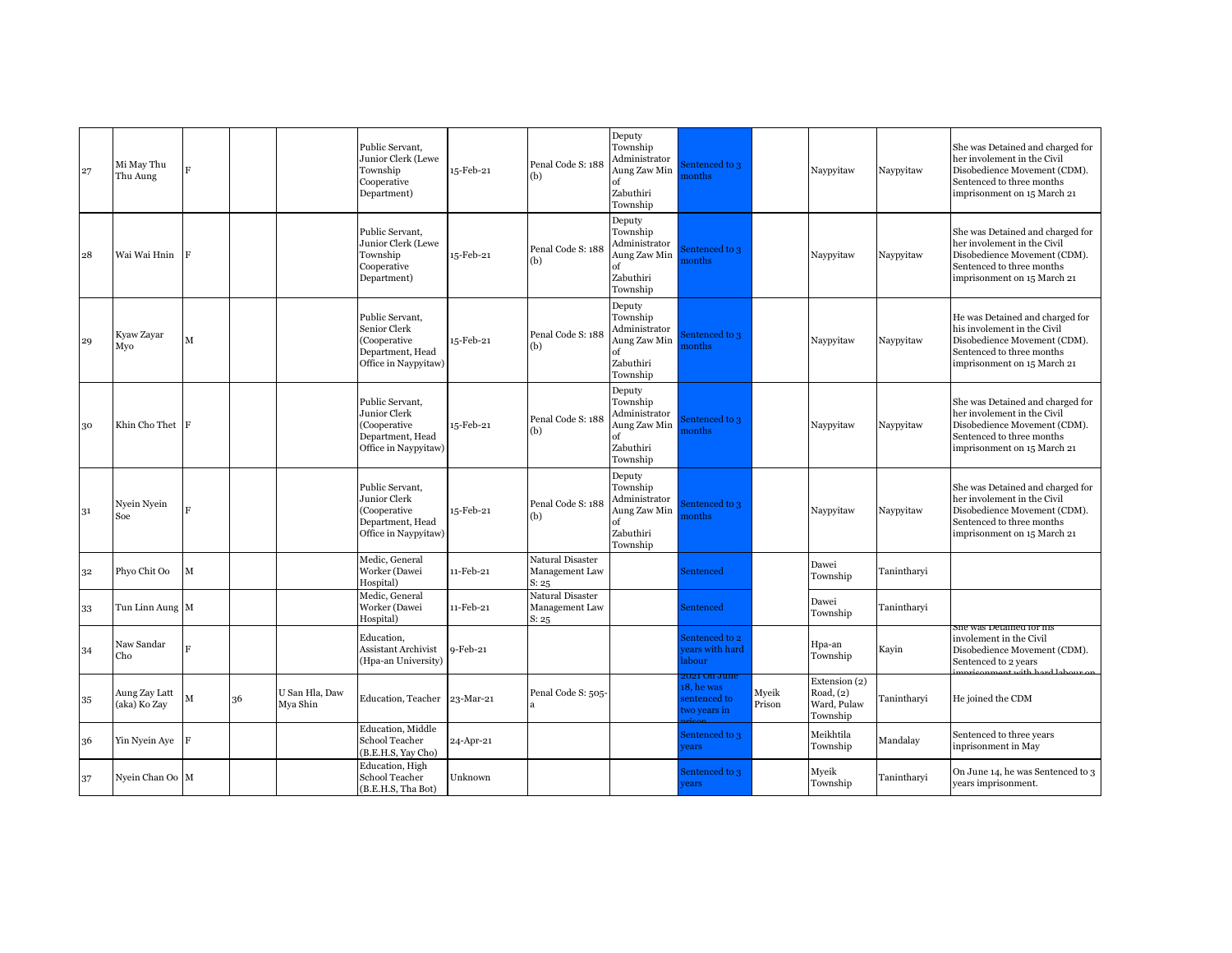| 38 | Thurein Linn                                      | М |    |                     | Security Force,<br>Police                                        | 3-Feb-21   | Myanmar Police<br>Force<br>Maintenance of<br>DiscipLinne Law                               | Police Force | Sentenced to 1<br>ear          |                   | Kyangin<br>Township                                                              | Ayeyarwaddy | He was Detained and charged<br>under the Myanmar Police Force<br>Maintenance of DiscipLinne Law<br>for posting on Facebook against<br>the military coup. Sentenced to                                                                                                                                                                                                                               |
|----|---------------------------------------------------|---|----|---------------------|------------------------------------------------------------------|------------|--------------------------------------------------------------------------------------------|--------------|--------------------------------|-------------------|----------------------------------------------------------------------------------|-------------|-----------------------------------------------------------------------------------------------------------------------------------------------------------------------------------------------------------------------------------------------------------------------------------------------------------------------------------------------------------------------------------------------------|
| 39 | Tara Linn                                         | M |    |                     | Security Force,<br>Police (Deputy<br>Police Sergeant)            | 3-Feb-21   | Myanmar Police<br>Force<br>Maintenance of<br>DiscipLinne Law                               | Police Force | entenced to 1<br>ear           |                   | Kyangin<br>Township                                                              | Avevarwaddy | He was beramed and charged<br>under the Myanmar Police Force<br>Maintenance of DiscipLinne Law<br>for posting on Facebook against<br>the military coup. Sentenced to                                                                                                                                                                                                                                |
| 40 | Police Sub-<br>Lieutenant<br>Jorny (aka)<br>Thura | м |    |                     | Security Force,<br>Police (Police<br>Sergeant)                   | 27-Mar-21  | Myanmar Police<br>Force<br>Maintenance of<br>DiscipLinne Law                               |              | Sentenced to 3<br><i>rears</i> | Obo Prison        | Chan Aye<br>Tharzan<br>Township                                                  | Mandalay    | He joined the CDM movement on<br>March 3 and was arrested on<br>March 28 and beaten while arrest.<br>He also needed medical treatment<br>for kidney disease and was not<br>allowed to see family members. He<br>has been being forced to return to<br>work, if he does not return to<br>office, he is due to be imprisoned<br>at the end of April. Sentenced to<br>three years imprisonment on June |
| 41 | Myo Zaw                                           | M | 37 | U Win Sein          | Security Force,<br>Police                                        | 27-Mar-21  | Myanmar Police<br>Force<br>Maintenance of<br>DiscipLinne Law<br>16(A)(B), 14(A),<br>22, 18 |              | Sentenced to 3<br>rears        | Thahton<br>Prison | Kyaikhto<br>Township                                                             | Mon         | He was sentenced to 3 years<br>imprisonment on June 8, 2021.                                                                                                                                                                                                                                                                                                                                        |
| 42 | May Thwe<br>Aung                                  | F |    |                     | Media, Reporter,<br>Democratic Voice of 16-Mar-21<br>Burma (DVB) |            | Penal Code S: 188                                                                          |              | sentenced to 1<br>nonth        |                   | Oakkan<br>Township                                                               | Yangon      | On 16 March, when she heard the<br>information that her husband "U<br>Min Min Aung" was arrested,<br>therefore, she went to the Police<br>Station, and then she also was                                                                                                                                                                                                                            |
| 43 | Chit Minhlaing M                                  |   |    |                     | Media, Citizen<br>Journalist                                     | 22-Apr-21  | Penal Code S: 505-                                                                         |              | sentenced to 3<br>ears         |                   | Pakokku<br>Township                                                              | Magwe       | Sentenced to 3 years<br>imprisonment on July 6, 2021                                                                                                                                                                                                                                                                                                                                                |
| 44 | Htoo San Ko<br>(aka) Thet Tun M<br>Aung           |   |    |                     | Media, Freelance<br>Photo Journalist                             |            | Penal Code S: 505-<br>$\mathbf{a}$                                                         |              | Sentenced to 3<br>rears        |                   |                                                                                  |             |                                                                                                                                                                                                                                                                                                                                                                                                     |
| 45 | Nay Myo Kyaw M                                    |   |    |                     | CSO, Activist,<br>Protest Leader                                 | 13-Feb-21  | Natural Disaster<br>Management law,<br>Penal Code S: 505<br>(b)                            |              | Sentenced to 3<br>rears        |                   | No (101), Min<br>Street, Phaung<br>Tang Ward,<br>Saku Town,<br>Minbu<br>Township | Magwe       | For leading a protest against the<br>military coup. Sentenced to three<br>years inprisonment on 28 May 21                                                                                                                                                                                                                                                                                           |
| 46 | Kyaw Htet Oo<br>(aka) Hsai<br>Wan Oo              | M | 28 | U Khin Maung<br>Soe | CSO, Tai Youth<br>Organization                                   | 8-Mar-21   | Penal Code S: 505-<br>a                                                                    |              | Sentenced to 2<br>rears        |                   | No(16, Khat<br>Thar Street, (3<br>Ward, Block<br>(10, Lashio<br>Township         | Shan        | For staging a protest against the<br>military coup. Sentenced to 2<br>years imprisonment on June 16,<br>2021 under S: 505-a of the Penal<br>Code                                                                                                                                                                                                                                                    |
| 47 | Aung Waiyan<br>Kyaw                               | M |    |                     | CSO, Activist,<br>Protest Leader                                 | 18-Mar-21  |                                                                                            |              | Sentenced to 4<br>ears         | Dawei<br>Prison   | Dawei<br>Township                                                                | Tanintharyi | ror staging a protest against the<br>military coup. Sentenced to S: 505<br>a two years imprisonment and<br>S:505 - c, two years imprisonment                                                                                                                                                                                                                                                        |
| 48 | Pyone Tint                                        | F |    |                     | CSO, Activist,<br>Member of Dawei<br>Women's Union               | $2-May-21$ |                                                                                            |              | sentenced to 3<br>ears         | Dawei<br>Prison   | Dawei<br>Township                                                                | Tanintharvi | She was sentenced to 3 years<br>imprisonment on Sep 23,2021                                                                                                                                                                                                                                                                                                                                         |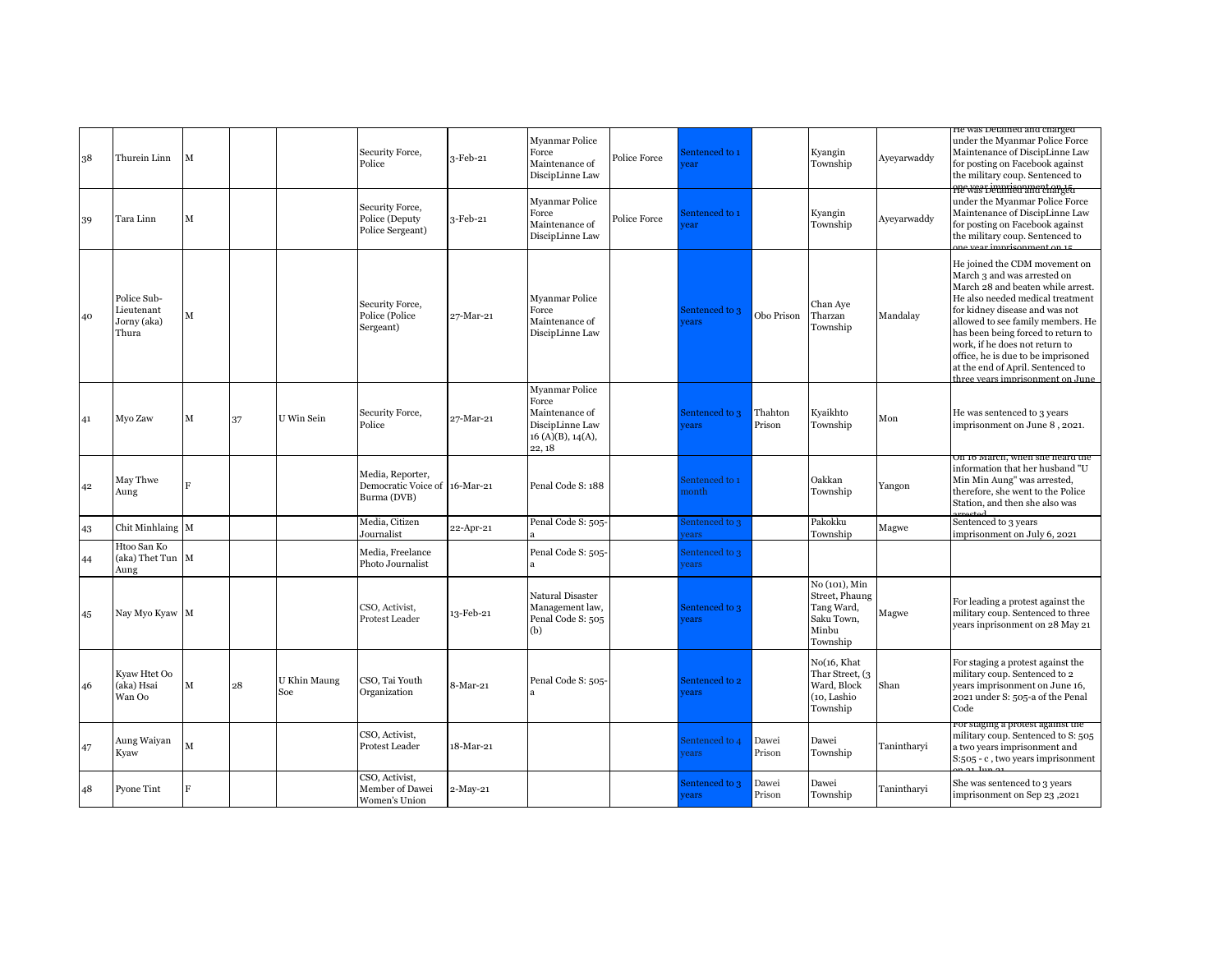| 49 | Maung Yu<br>Paing                   | М           |    |               | Artist, Poet                                                               | $9-Mar-21$   | Penal Code S: 505-                                           | Sentenced to 2<br>ears                 |                      | Kwetthit<br>Ward, Myeik<br>Township               | Tanintharyi | For staging a protest against the<br>military coup. Sentenced to 2<br>vears imprisonment on Jun 8, 2021                                      |
|----|-------------------------------------|-------------|----|---------------|----------------------------------------------------------------------------|--------------|--------------------------------------------------------------|----------------------------------------|----------------------|---------------------------------------------------|-------------|----------------------------------------------------------------------------------------------------------------------------------------------|
| 50 | Nay Linn Htet<br>(aka) Thway<br>Nay | M           |    | U Nyunt Win   | Artist, Poet                                                               | 27-Mar-21    | Penal Code S: 505-                                           | Sentenced to 3<br>ears                 |                      | Tada-u<br>Township                                | Mandalay    |                                                                                                                                              |
| 51 | Thet Tun Aung M                     |             |    |               | Profession,<br>Photographer                                                | May          | Penal Code S: 505-                                           | sentenced to 3<br>ears                 |                      | Yangon                                            | Yangon      | Sentenced to three years<br>imprisonment on 3 Jun, 21                                                                                        |
| 52 | Aung Waiyan<br>Kyaw                 | М           |    |               | CSO, Activist,<br>Protest Leader                                           | 18-Mar-21    |                                                              | sentenced to 4<br>ears                 | Dawei<br>Prison      | Dawei<br>Township                                 | Tanintharvi | ror staging a protest against the<br>military coup. Sentenced to S: 505<br>a two years imprisonment and<br>S:505 - c, two years imprisonment |
| 53 | Maung Yu<br>Paing                   | м           |    |               | Artist, Poet                                                               | $9-Mar-21$   | Penal Code S: 505-                                           | sentenced to 2<br><b>rears</b>         |                      | Kwetthit<br>Ward, Myeik<br>Township               | Tanintharyi | For staging a protest against the<br>military coup. Sentenced to 2<br>vears imprisonment on Jun 8, 2021                                      |
| 54 | Lwan Wai Aung M                     |             | 30 | U Aung Win    | Worker, Vendor                                                             |              | Penal Code S: 505-<br>a, Weapons Act S:<br>19 <sub>(c)</sub> | Sentenced to 5<br>ears and 6<br>nonths |                      | Minn Lan<br>Ward.<br>Mudonn<br>Township           | Mon         |                                                                                                                                              |
| 55 | Aung Thet<br>Paing                  | м           |    |               | Student, University<br>(Pathein Student,<br>University Student's<br>Union) | 19-Feb-21    | Penal Code S: 505-<br>a, C                                   | Sentenced to 3<br>ears                 |                      | Pathein<br>Township                               | Avevarwaddy | Detained for protesting against the<br>military coup. Sentenced to three<br>years imprisonment on 13 May 21                                  |
| 56 | Zaw Myo Naing M                     |             | 19 |               | Student (Grade 10<br>Pass)                                                 | $9-Mar-21$   |                                                              | sentenced to 4<br><b>rears</b>         |                      | Myeik<br>Township                                 | Tanintharyi | ror staging a protest against the<br>military coup. Sentenced to four<br>years imprisonment on 8 June,                                       |
| 57 | Min Thant Ziin M                    |             | 20 | U Thant Sin   | Student, Myanmar<br>(Third Years,<br>Mawlamyine<br>University)             | 25-Mar-21    | Penal Code S: 505-                                           | Sentenced to 1<br>ear                  | Kyeikmayav<br>Prison | Daing Win<br>Kwin Ward,<br>Mawlamyine<br>Township | Mon         |                                                                                                                                              |
| 58 | Thin Nandar<br>Linn                 | R           | 20 |               | Student, 10 Grade<br>Student                                               | April        | Penal Code S: 505-                                           | sentenced to 2<br>ears                 | Kawthaung<br>Prison  | Kawthaung<br>Township,                            | Tanintharvi | Sentinced to two years<br>imprisonment on June 9, 2021<br>rotmer student Union Fresident.                                                    |
| 59 | Min Thukha<br>Kyaw                  | м           | 26 | U Myo Myint   | Student, Dagon<br>University                                               | $6 - Jun-21$ |                                                              | entenced to 10<br><b>rears</b>         |                      | North<br>Okkalapa<br>Township                     | Yangon      | He was Sentenced to 10 years<br>imprisonment on September 5,                                                                                 |
| 60 | Kaung Thu<br>Thet                   | M           |    |               | Student, Former<br>student of Myanmar<br>Aerospace<br>University           | 18-Sep-21    | Penal Code S: 188                                            | Sentenced to 3<br>nonths               |                      | Monywa<br>Township                                | Sagaing     |                                                                                                                                              |
| 61 | Nan Shan Lar<br>(aka) Mi Saw        |             | 29 | U Law Si      | Civilian                                                                   | $9-Feb-21$   | Natural Disaster<br>Management law<br>S: 25                  | Sentenced to 3<br><b>rears</b>         | Kyaing Ton<br>Prison | <b>Kyaing Ton</b><br>Township                     | Shan        |                                                                                                                                              |
| 62 | Aung Soe Min                        | M           |    |               | Civilian                                                                   | 13-Feb-21    | Natural Disaster<br>Management law<br>S: 25                  | Sentenced to 5<br>nonths               |                      | Gwa Township                                      | Rakhine     | roi staging a protest against the<br>military coup. He was sentenced to<br>5 months imprisonment on Sep 27,                                  |
| 63 | Kyaw Htay<br>Maung                  | M           |    | U Maung Maung | Civilian                                                                   | 18-Feb-21    | Penal Code S: 144                                            | Sentenced to 1<br>nonth                |                      | Pyin Oo Lwin<br>Township                          | Mandalay    | Sentenced to one months<br>imprisonment on 22 Feb 21                                                                                         |
| 64 | Bo Tun (aka)<br>Kyaw Tun Oo         | $\mathbf M$ |    | U Maung Maung | Civilian                                                                   | 18-Feb-21    | Penal Code S: 144                                            | Sentenced to 1<br>month                |                      | Pyin Oo Lwin<br>Township                          | Mandalay    | Sentenced to one months<br>imprisonment on 22 Feb 21                                                                                         |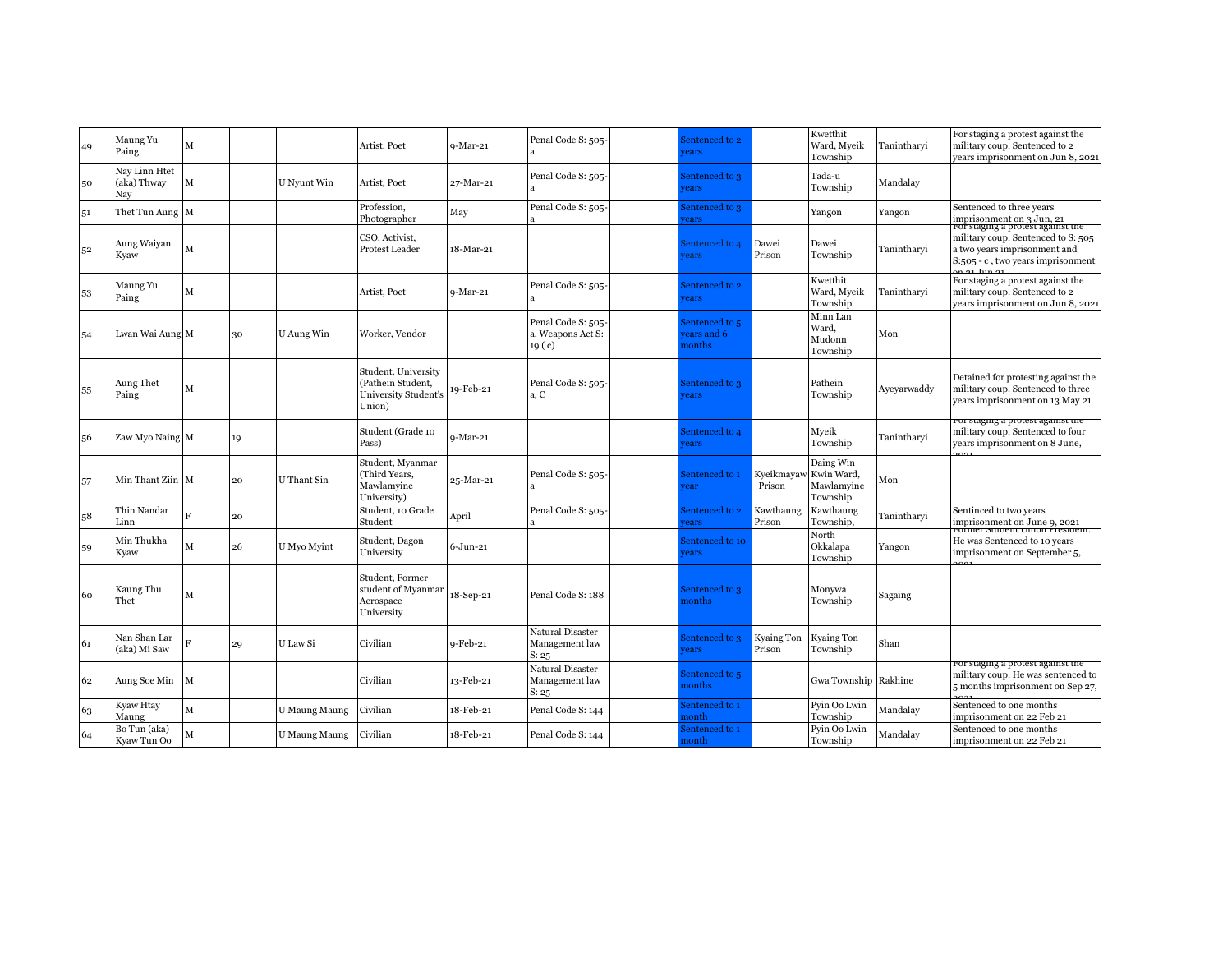| 65 | Mya Aung              | M |    | U Kyaw Thaung | Civilian | 26-Feb-21  | Penal Code S: 505-                                  | Sentenced to 3<br>ears                    |                  | Mya Taung<br>Village,<br>Htigyaing<br>Township                            | Sagaing     | He was arrested for protesting by<br>drumming the pan against a<br>village administrator appointed by<br>the military regime. Sentenced to<br>three years imprisonment by<br>Htigyaing Township Court on<br>$M$ arch $\varepsilon$                                                                                                    |
|----|-----------------------|---|----|---------------|----------|------------|-----------------------------------------------------|-------------------------------------------|------------------|---------------------------------------------------------------------------|-------------|---------------------------------------------------------------------------------------------------------------------------------------------------------------------------------------------------------------------------------------------------------------------------------------------------------------------------------------|
| 66 | Myo Naing             | M |    |               | Civilian | 27-Feb-21  | Penal Code S: 144                                   | Sentenced to 1<br>nonth                   |                  | Pyin Oo Lwin<br>Township                                                  | Mandalay    | Sentenced to one month<br>imprisonment on 5 March 21                                                                                                                                                                                                                                                                                  |
| 67 | Su Su Khin            | F |    |               | Civilian | 28-Feb-21  | Penal Code S: 505<br>(1 / A); S: 145                | Sentenced to 2<br>rears                   |                  | Shwe Pain<br>Nvin Travel &<br>Tour<br>Naut Lal<br>Ward, Myeik<br>Township | Tanintharyi | Sentenced to 2 Years<br>imprisonment on May 21                                                                                                                                                                                                                                                                                        |
| 68 | Myo Min Latt          | M |    |               | Civilian | 28-Feb-21  | Penal Code S: 505-<br>a(c), S:145                   | Sentenced                                 |                  | Dawei<br>Township                                                         | Tanintharyi |                                                                                                                                                                                                                                                                                                                                       |
| 69 | Myat Maung<br>Kyaw    | M | 18 |               | Civilian | 8-Mar-21   | Penal Code S: 505-<br>$a(c)$ , S:145                | entenced to 2<br>ears with hard<br>abour  | Dawei<br>Prison  | Dawei<br>Township                                                         | Tanintharvi |                                                                                                                                                                                                                                                                                                                                       |
| 70 | Win Zaw Htwe M        |   |    |               | Civilian | 8-Mar-21   | Penal Code S: 505-<br>$a(c)$ , S:145                | Sentenced                                 | Dawei<br>Prison  | Dawei<br>Township                                                         | Tanintharyi |                                                                                                                                                                                                                                                                                                                                       |
| 71 | Linn Htet Kyaw M      |   |    |               | Civilian | 8-Mar-21   | Penal Code S: 505-<br>$a(c)$ , S:145                | Sentenced                                 | Dawei<br>Prison  | Dawei<br>Township                                                         | Tanintharvi |                                                                                                                                                                                                                                                                                                                                       |
| 72 | Than Htike Soe M      |   |    |               | Civilian | $8-Mar-21$ | Penal Code S: 505-<br>$a(c)$ , S:145                | Sentenced                                 | Dawei<br>Prison  | Thayetchoung<br>Township                                                  | Tanintharvi |                                                                                                                                                                                                                                                                                                                                       |
| 73 | Kyaw Htway            | M |    |               | Civilian | 10-Mar-21  |                                                     | encea to :<br>rears and 4<br>months in    |                  | Myothit $(4)$<br>street, Laung<br>Lon Township                            | Tanintharyi | ror staging a protest against the<br>military coup. He was sentenced to<br>2 years 4 months on 23 Jun, 2021                                                                                                                                                                                                                           |
| 74 | Tayout                | М |    |               | Civilian | 10-Mar-21  | Penal Code S: 188                                   | Sentenced to 1<br>nonth                   |                  | Kyaikkhami<br>Twon,<br>Thanbyuzayat<br>Township                           | Mon         | While they were fuelLinng their<br>ambulance vehicle near the<br>Kyaikkami Township after sending<br>the patient, they were Detained for<br>contravening the curfew by the<br>military. Later on, they were<br>sentenced to imprisonment.<br>Sentenced to one month<br>imprisonment on 17 March 21<br>While they were fuelLinng their |
| 75 | Aung Linn Hter M      |   |    |               | Civilian | 10-Mar-21  | Penal Code S: 188                                   | entenced to 1<br>nonth                    |                  | Kyaikkhami<br>Twon, Thanbyu<br>zayat<br>Township                          | Mon         | ambulance vehicle near the<br>Kyaikkami Township after sending<br>the patient, they were Detained for<br>contravening the curfew by the<br>military. Later on, they were<br>sentenced to imprisonment.<br>Sentenced to one month<br>imprisonment on 17 March 91                                                                       |
| 76 | Ei Ei Maw             | F |    |               | Civilian | 10-Mar-21  | Penal Code S: 505<br>(b)                            | Sentenced to 1<br>ear                     |                  | Mawlamyine<br>Township                                                    | Mon         | Sentenced to one year<br>imprisonment on 25 March 21<br>The junta announced that sne was                                                                                                                                                                                                                                              |
| 77 | Win Htet (aka)<br>Ali |   |    | U Thein Lwin  | Civilian | 15-Mar-21  | <b>Public Property</b><br>Protection Act S:<br>6(1) | Sentenced to 3<br>ears with hard<br>abour | Insein<br>Prison | North<br>Okkalapa<br>Township                                             | Yangon      | arrested and sentenced for<br>burning public property.<br>Sentenced to 3 years<br>imprisonment with hard labour on<br>0.0001                                                                                                                                                                                                          |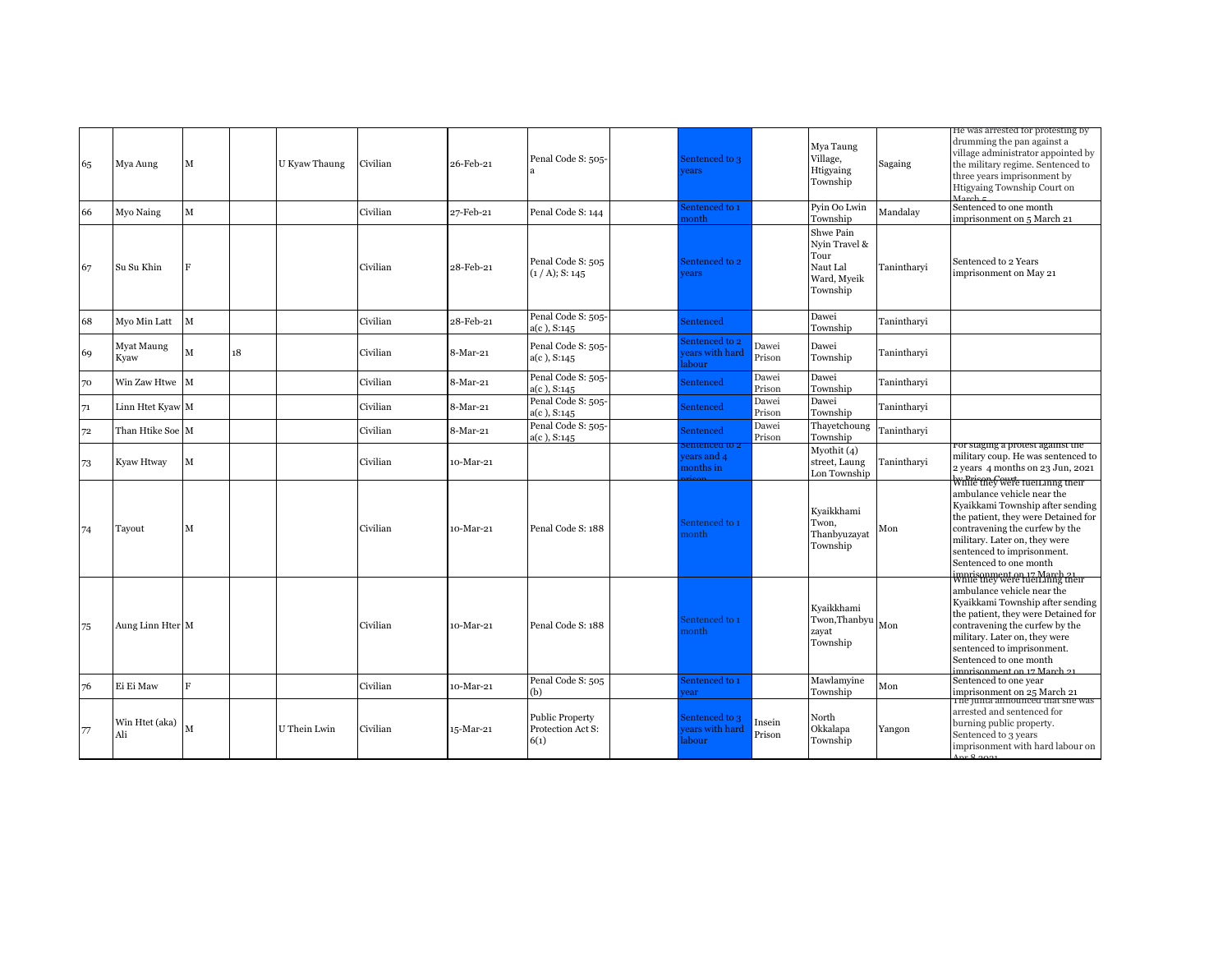| 78 | Aung San (aka)<br>Yarmmot Thu<br>Lar | $\mathbf M$  |    | U Hla Win        | Civilian | 15-Mar-21 | <b>Public Property</b><br>Protection Act S:<br>6(1) | sentenced to 3<br>ears with hard<br>abour | nsein<br>Prison             | North<br>Okkalapa<br>Township    | Yangon                                                                                                                      | i ne junta announced that she was<br>arrested and sentenced for<br>burning public property.<br>Sentenced to 3 years<br>imprisonment with hard labour on<br>The funda announced that she was |
|----|--------------------------------------|--------------|----|------------------|----------|-----------|-----------------------------------------------------|-------------------------------------------|-----------------------------|----------------------------------|-----------------------------------------------------------------------------------------------------------------------------|---------------------------------------------------------------------------------------------------------------------------------------------------------------------------------------------|
| 79 | Thiha Naing<br>(aka) A Zit           | M            |    | <b>U</b> Moe Swe | Civilian | 15-Mar-21 | <b>Public Property</b><br>Protection Act S:<br>6(1) | sentenced to 3<br>ears with hard<br>abour | nsein<br>Prison             | North<br>Okkalapa<br>Township    | Yangon                                                                                                                      | arrested and sentenced for<br>burning public property.<br>Sentenced to 3 years<br>imprisonment with hard labour on                                                                          |
| 80 | Win Min Soe                          | М            |    | <b>U</b> Moe Swe | Civilian | 15-Mar-21 | Public Property<br>Protection Act S:<br>6(1)        | sentenced to 3<br>ears with hard<br>abour | Insein<br>Prison            | North<br>Okkalapa<br>Township    | Yangon                                                                                                                      | <b>The funta announced that she was</b><br>arrested and sentenced for<br>burning public property.<br>Sentenced to 3 years<br>imprisonment with hard labour on                               |
| 81 | Mu Mu Myint                          | F            |    | U Ba Tun         | Civilian | 15-Mar-21 | <b>Public Property</b><br>Protection Act S:<br>6(1) | sentenced to 3<br>ears with hard<br>abour | Insein<br>Prison            | North<br>Okkalapa<br>Township    | Yangon                                                                                                                      | The funta announced that she was<br>arrested and sentenced for<br>burning public property.<br>Sentenced to 3 years<br>imprisonment with hard labour on                                      |
| 82 | Win Htike<br>Kyaw                    | $\mathbf{M}$ |    |                  | Civilian | 15-Mar-21 | Penal Code S: 505-                                  | Sentenced to 3<br>rears                   | Insein<br>Prison            | North<br>Okkalapa<br>Township    | Yangon                                                                                                                      | Sentenced to 3 years<br>imprisonment on Apr 8 2021.                                                                                                                                         |
| 83 | Htet Htet<br>Khine                   | F            | 24 | U Kalar Gyi      | Civilian | 15-Mar-21 | Penal Code S: 505-                                  | sentenced in<br>Jun, 21                   |                             | Mintasu,<br>Pantanaw<br>Township | Ayeyarwaddy                                                                                                                 |                                                                                                                                                                                             |
| 84 | Kaung Htet<br>Zaw                    | М            |    |                  | Civilian | 15-Mar-21 |                                                     | entenced to 10<br>ears with hard<br>abour | Pyin Oo<br>Lwin<br>Township | Mandalay                         | His skull<br>cracked and<br>right eye got<br>serious injury,<br>besides, he<br>could not able<br>to walk and<br>speak well. |                                                                                                                                                                                             |
| 85 | Pyay Nyein                           | $\mathbf M$  |    | U Phoe Rein      | Civilian | 16-Mar-21 | Penal Code S: 188                                   | entenced to 3<br><b>nonths</b>            |                             | Shwe Bo<br>Township              | Sagaing                                                                                                                     | He was Detained after the military<br>coup.                                                                                                                                                 |
| 86 | Soe Moe Oo                           | $\mathbf M$  |    | U Kyaw Than      | Civilian | 16-Mar-21 | Penal Code S: 188                                   | entenced to 3<br>nonths                   |                             | Shwe Bo<br>Township              | Sagaing                                                                                                                     | He was Detained after the military<br>coup.                                                                                                                                                 |
| 87 | Tin Tun                              | $\mathbf{M}$ |    | U Hla Maung      | Civilian | 16-Mar-21 | Penal Code S: 188                                   | entenced to 3<br>nonths                   |                             | Shwe Bo<br>Township              | Sagaing                                                                                                                     | He was Detained after the military<br>coup.                                                                                                                                                 |
| 88 | Wai Yan Soe<br>Win                   | $\mathbf{M}$ |    |                  | Civilian | 16-Mar-21 |                                                     | entenced to 1<br>nonth                    |                             | Pyin Oo Lwin<br>Township         | Mandalay                                                                                                                    |                                                                                                                                                                                             |
| 89 | Aung Ko Oo                           | $\mathbf M$  |    |                  | Civilian | 16-Mar-21 |                                                     | entenced to 1<br>nonth                    |                             | Pyin Oo Lwin<br>Township         | Mandalay                                                                                                                    |                                                                                                                                                                                             |
| 90 | Kyaw Swar Oo<br>(aka) Ko Pain        | М            |    |                  | Civilian | 16-Mar-21 |                                                     | entenced to 1<br>nonth                    |                             | Pyin Oo Lwin<br>Township         | Mandalay                                                                                                                    |                                                                                                                                                                                             |
| 91 | Moe Sat (aka)<br>Moe Sat Oo          | M            |    |                  | Civilian | 16-Mar-21 |                                                     | Sentenced to 1<br>nonth                   |                             | Pyin Oo Lwin<br>Township         | Mandalay                                                                                                                    |                                                                                                                                                                                             |
| 92 | Tin Myo Oo                           | $\mathbf M$  |    |                  | Civilian | 16-Mar-21 |                                                     | entenced to 1<br>nonth                    |                             | Pyin Oo Lwin<br>Township         | Mandalay                                                                                                                    |                                                                                                                                                                                             |
| 93 | Thet Naing<br>Htav                   | M            |    |                  | Civilian | 16-Mar-21 |                                                     | entenced to 1<br>ionth                    |                             | Pyin Oo Lwin<br>Township         | Mandalay                                                                                                                    |                                                                                                                                                                                             |
| 94 | Kyaw Naing Oo M                      |              |    | U Kyaw Zaw Oo    | Civilian | 17-Mar-21 | Penal Code S: 188                                   | entenced to 3<br>nonths                   |                             | Shwe Bo<br>Township              | Sagaing                                                                                                                     | He was arrested after the military<br>coup.                                                                                                                                                 |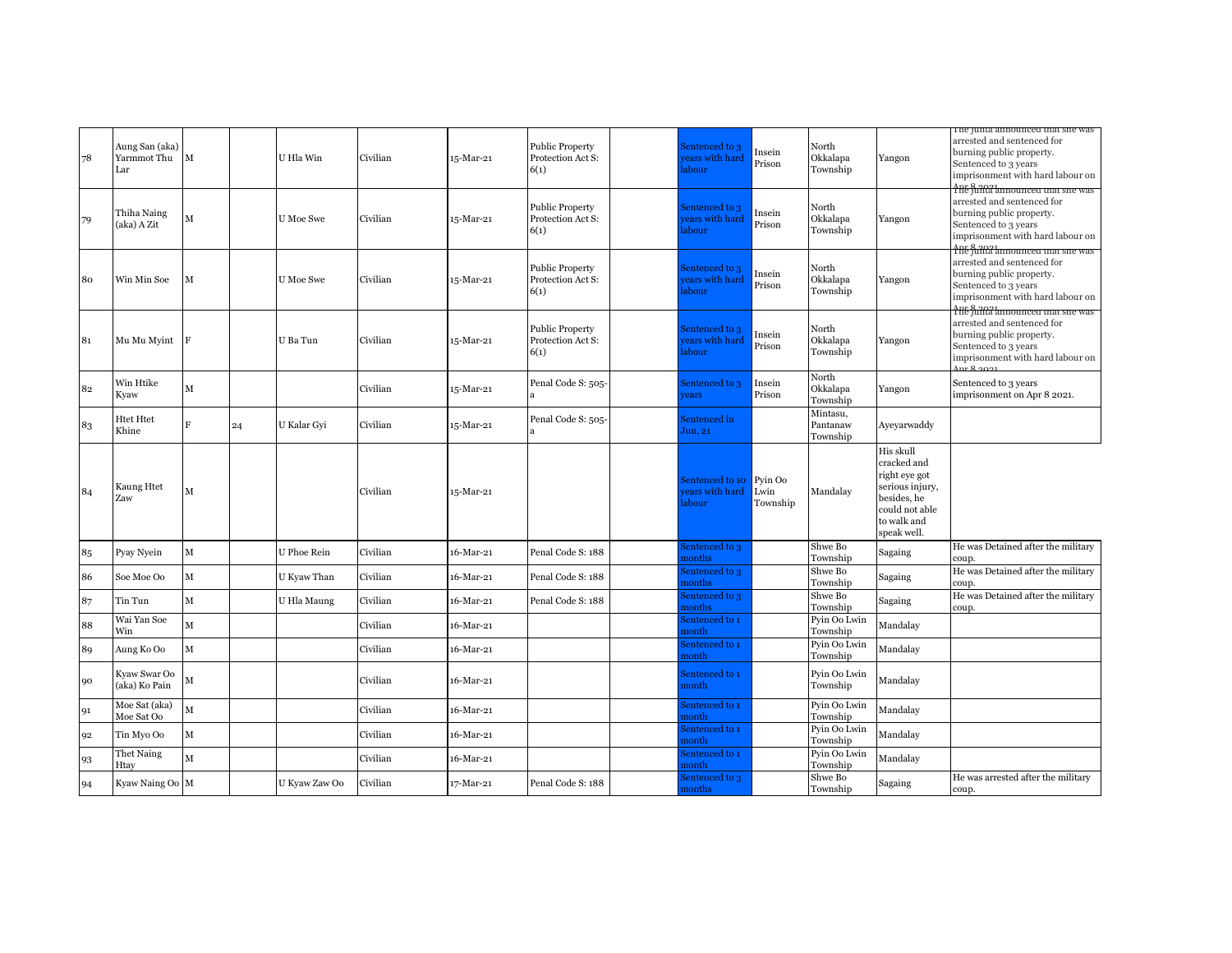|     |                                       |             |    |                               |          |           |                                                     | sentenced to 3                            |                      | Shwe Bo                                                             |             | He was arrested after the military                                                                                                                                            |
|-----|---------------------------------------|-------------|----|-------------------------------|----------|-----------|-----------------------------------------------------|-------------------------------------------|----------------------|---------------------------------------------------------------------|-------------|-------------------------------------------------------------------------------------------------------------------------------------------------------------------------------|
| 95  | Tin Naing Tun M                       |             |    | U Tin Min                     | Civilian | 17-Mar-21 | Penal Code S: 188                                   | nonths                                    |                      | Township                                                            | Sagaing     | coup.                                                                                                                                                                         |
| 96  | Hein Kyaw Tun M                       |             |    | U Than Tun                    | Civilian | 17-Mar-21 | Penal Code S: 188                                   | entenced to 3<br>nonths                   |                      | Shwe Bo<br>Township                                                 | Sagaing     | He was arrested after the military<br>coup.                                                                                                                                   |
| 97  | Min Aung                              | $\mathbf M$ |    | U Shwe                        | Civilian | 17-Mar-21 | Penal Code S: 188                                   | sentenced to 3<br>nonths                  |                      | Shwe Bo<br>Township                                                 | Sagaing     | He was arrested after the military<br>coup.                                                                                                                                   |
| 98  | Lwan Moe                              | M           |    | U Mya Shwe                    | Civilian | 17-Mar-21 | Penal Code S: 188                                   | sentenced to 3<br>nonths                  |                      | Shwe Bo<br>Township                                                 | Sagaing     | He was arrested after the military<br>coup.                                                                                                                                   |
| 99  | Sann Sann Moe F                       |             |    | <b>U</b> Nyunt Saung          | Civilian | 17-Mar-21 | Penal Code S: 188                                   | entenced to 3<br>nonths                   |                      | Shwe Bo<br>Township                                                 | Sagaing     | She was arrested after the military<br>coup.                                                                                                                                  |
| 100 | Pyae Sone<br>Aung (aka)<br>Chit Maung | M           |    |                               | Civilian | 17-Mar-21 |                                                     | entenced to 1<br>nonth                    |                      | Pyin Oo Lwin<br>Township                                            | Mandalay    |                                                                                                                                                                               |
| 101 | Soe Min Lat<br>(aka) Thar Wa          | м           | 35 | U Aung Bar Lay,<br>Daw Soe Yi | Civilian | 17-Mar-21 | Penal Code S: 505-                                  | Sentenced to 2<br>ears                    |                      | No (4), Sein<br>Pan Pya<br>Street, Pulaw<br>Township                | Tanintharvi | Sentenced to two years<br>imprisonment on 28 May 21                                                                                                                           |
| 102 | Bo Bo Naing                           | $\mathbf M$ |    | U Naing Oo                    | Civilian | 17-Mar-21 | Penal Code S: 505-                                  | sentenced to 3<br>ears                    | Obo Prison           | Mandalay                                                            | Mandalav    | He was sentenced to 3 years<br>imprisonment on Sep 22, 2021.                                                                                                                  |
| 103 | Sai Rupa                              | $\mathbf M$ |    |                               | Civilian | 18-Mar-21 |                                                     | entenced to 1<br>nonth                    |                      | Pyin Oo Lwin<br>Township                                            | Mandalay    |                                                                                                                                                                               |
| 104 | Win Latt Htwe                         | $\mathbf M$ |    |                               | Civilian | 18-Mar-21 | Penal Code S: 505-<br>a, C                          | <b>Sentenced</b>                          | Dawei<br>Prison      | Thayetchoung<br>Township                                            | Tanintharyi |                                                                                                                                                                               |
| 105 | Htet Zarni<br>Aung                    | M           |    |                               | Civilian | 19-Mar-21 | Penal Code S: 188                                   | sentenced to 3<br>nonths                  |                      | Pyin Oo Lwin<br>Township                                            | Mandalay    |                                                                                                                                                                               |
| 106 | Aung Aung<br>(aka) Kyaw<br>Myo Mon    | M           |    |                               | Civilian | 19-Mar-21 | Penal Code S: 188                                   | Sentenced to 3<br>nonths                  |                      | Pyin Oo Lwin<br>Township                                            | Mandalay    |                                                                                                                                                                               |
| 107 | Wai Phyo                              | $\mathbf M$ |    |                               | Civilian | 19-Mar-21 | Penal Code S: 188                                   | entenced to 3<br>nonths                   |                      | Pyin Oo Lwin<br>Township                                            | Mandalay    |                                                                                                                                                                               |
| 108 | Yazar Oo                              | M           |    | U Khin Htwe                   | Civilian | 19-Mar-21 | <b>Public Property</b><br>Protection Act S:<br>6(1) | Sentenced to 7<br>ears with hard<br>abour | Insein<br>Prison     | North<br>Okkalapa<br>Township                                       | Yangon      | i ne junta announced that ne was<br>arrested and sentenced for<br>steaLinng public property.<br>Sentenced to 7 years<br>imprisonment with hard labour on                      |
| 109 | Than Naing                            | $\mathbf M$ |    |                               | Civilian | 22-Mar-21 | Penal Code S: 505-                                  | Sentenced to 3<br>rears                   |                      | Pakokku<br>Township                                                 | Magwe       | For staging a protest against the<br>military coup. Sentenced to three<br>years imprisonment on 24 May 21                                                                     |
| 110 | Ko Ko San                             | М           |    | <b>U Maung Maung</b><br>San   | Civilian | 25-Mar-21 | Penal Code S: 505-                                  | Sentenced to 1<br>rear                    | Kyeikmayay<br>Prison | No (732), 6<br>street,<br>Extention<br>ward,Mawlamy<br>ine Township | Mon         | For staging a protest against the<br>military coup                                                                                                                            |
| 111 | Aung Myo<br>Kyaw                      | $\mathbf M$ |    | <b>U</b> Nyunt Aung           | Civilian | 25-Mar-21 | Penal Code S: 505-                                  | Sentenced to 1<br>ear                     | Kyeikmayay<br>Prison | Mawlamyine<br>Township                                              | Mon         | For staging a protest against the<br>military coup<br>The junta announced that the                                                                                            |
| 112 | Aung Aung<br>Htet (aka)<br>Aung Htet  | м           |    | U Myo Nyunt                   | Civilian | 27-Mar-21 | Penal Code S: 396<br>and 397                        | Sentenced to<br>leath                     | Insein<br>Prison     | North<br>Okkalapa<br>Township                                       | Yangon      | people were arrested and<br>sentenced after beating and<br>beating military lieutenant Htet<br>Aung Kyaw and Thant Zin Htwe.<br><del>Fnet junnal am dont bear chari the</del> |
| 113 | Bo Bo Thu                             | М           |    | U Thet Oo                     | Civilian | 27-Mar-21 | Penal Code S: 396<br>and 397                        | Sentenced to<br><b>leath</b>              | Insein<br>Prison     | North<br>Okkalapa<br>Township                                       | Yangon      | people were arrested and<br>sentenced after beating and<br>beating military lieutenant Htet<br>Aung Kyaw and Thant Zin Htwe.<br>ato dooth on                                  |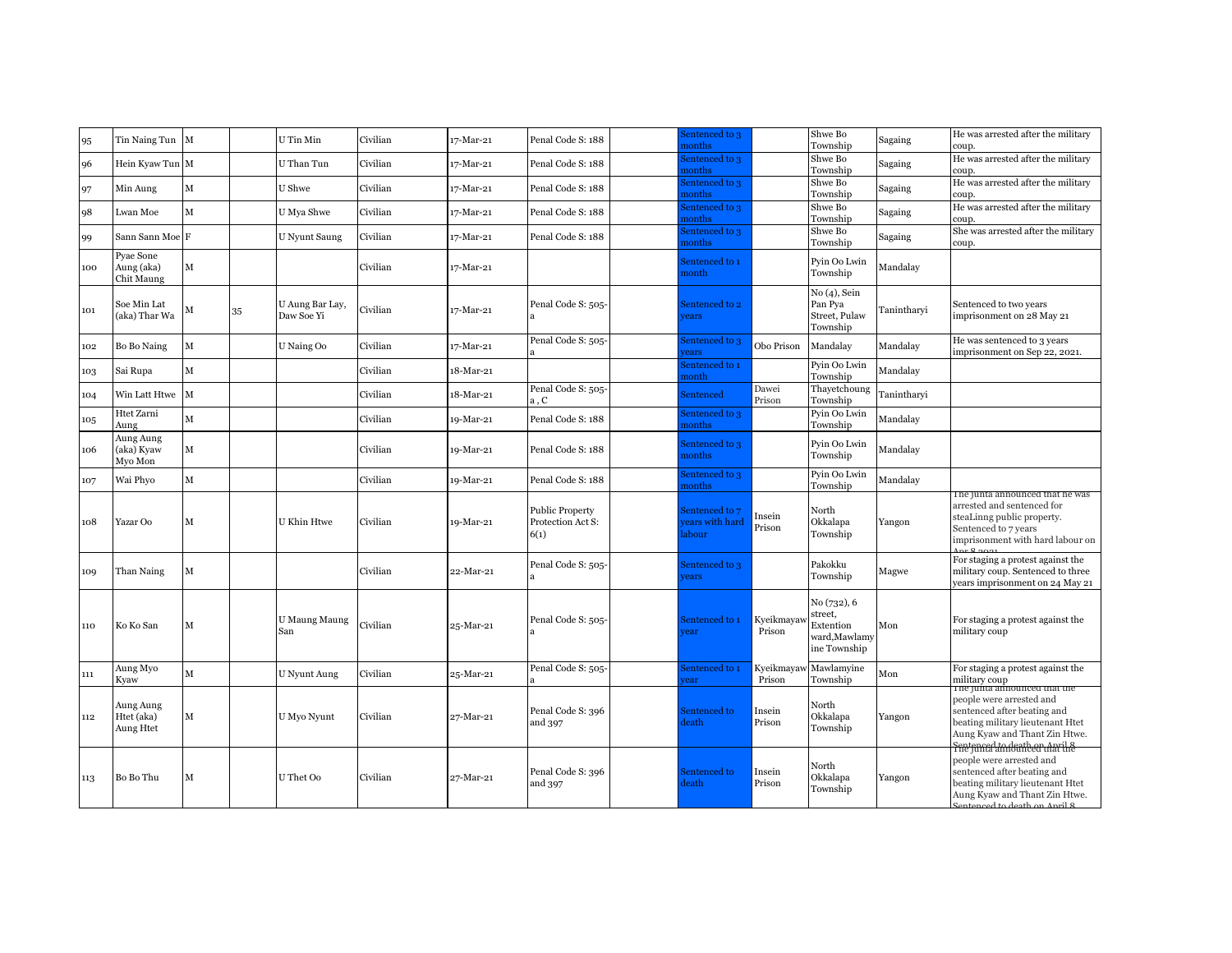| 114 | Sai Khay (aka)<br>Eaik Khay<br>(aka) Kay Kay  | $\mathbf M$ |    |              | Civilian | 27-Mar-21 | Penal Code S: 396        | entenced to<br>leath                                       | Insein<br>Prison | North<br>Okkalapa<br>Township                               | Yangon   | The Junta Terrorists abducted an<br>innocent civilian named Sai Khay<br>(aka) Aik Khay (aka) KayKay and<br>accused him as a criminal and<br>imposed a Death Penalty which<br>was broadcast from military owned<br>MWD channel on Apr 28.<br>Sentenced to death by military<br>tribunal on April 28, 2021 |
|-----|-----------------------------------------------|-------------|----|--------------|----------|-----------|--------------------------|------------------------------------------------------------|------------------|-------------------------------------------------------------|----------|----------------------------------------------------------------------------------------------------------------------------------------------------------------------------------------------------------------------------------------------------------------------------------------------------------|
| 115 | Myo Thein Tun M                               |             |    | U Kyaw Tun   | Civilian | 27-Mar-21 | Penal code-395,<br>435   | Sentenced to 20<br>ears<br>nprisonment<br>vith hard labour | Insein<br>Prison | Hlawkar Road<br>$(20 / A)$ Ward,<br>South Dagon<br>Township | Yangon   |                                                                                                                                                                                                                                                                                                          |
| 116 | Soe Aung                                      | М           |    |              | Civilian | 27-Mar-21 | Penal code-395,<br>435   | entenced to 20<br>ears<br>nprisonment<br>vith hard labour  | Insein<br>Prison | Yangon                                                      | Yangon   |                                                                                                                                                                                                                                                                                                          |
| 117 | Than Naing<br>Tun (aka)<br>Kyaw Gyi           | M           |    |              | Civilian | 27-Mar-21 | Penal code-395,<br>435   | entenced to 20<br>rears<br>nprisonment<br>vith hard labou: | Insein<br>Prison | Yangon                                                      | Yangon   |                                                                                                                                                                                                                                                                                                          |
| 118 | Thet Paing<br>(aka) Thet<br>Paing Soe         | М           |    |              | Civilian | 27-Mar-21 | Penal code-395,<br>435   | entenced to 20<br>ears<br>nprisonment<br>vith hard labou:  | Insein<br>Prison | Yangon                                                      | Yangon   |                                                                                                                                                                                                                                                                                                          |
| 119 | Nyi Nyi Hlwan<br>Aung (aka) Nyi M<br>Nyi Aung |             |    |              | Civilian | 27-Mar-21 | Penal code-395,<br>435   | entenced to 20<br>ears<br>nprisonment<br>vith hard labou:  | Insein<br>Prison | Yangon                                                      | Yangon   |                                                                                                                                                                                                                                                                                                          |
| 120 | Arkar Tun<br>(aka) Ko Lay                     | М           |    |              | Civilian | 27-Mar-21 | Penal code-395,<br>435   | entenced to 20<br>ears<br>nprisonment<br>vith hard labou:  | Insein<br>Prison | Yangon                                                      | Yangon   |                                                                                                                                                                                                                                                                                                          |
| 121 | Htin Kyaw                                     | М           |    |              | Civilian | 27-Mar-21 | Penal code-395,<br>435   | entenced to 20<br>ears<br>nprisonment<br>vith hard labour  | Insein<br>Prison | Yangon                                                      | Yangon   |                                                                                                                                                                                                                                                                                                          |
| 122 | Hla Myo Lwin                                  | $\mathbf M$ |    | U Myo Lwin   | Civilian | 27-Mar-21 | Penal Code S: 505-       | entenced to 3<br>ears                                      | Obo Prison       | Mandalay                                                    | Mandalay | He was sentenced to 3 years<br>imprisonment on Sep 22, 2021.                                                                                                                                                                                                                                             |
| 123 | Moe Zaw                                       | М           | 30 | U Khin Maung | Civilian | 29-Mar-21 |                          | entenced to 3<br>nonths                                    |                  | Pyin Oo Lwin<br>Township                                    | Mandalay | For staging a protest against the<br>military coup                                                                                                                                                                                                                                                       |
| 124 | Mi Mi Maw                                     | F           |    |              | Civilian | 31-Mar-21 |                          | entenced to 3<br>ears                                      |                  | Lashio<br>Township                                          | Shan     |                                                                                                                                                                                                                                                                                                          |
| 125 | Aung Pyae<br>Phyo                             | м           |    | U Hla Myint  | Civilian | March     | Weapons Act S:<br>19-е   | entenced to 3<br>ears with hard<br>labour                  | Insein<br>Prison | Hlaing<br>Tharyar<br>Township                               | Yangon   | He was aneged for carrying tools<br>for use in attack and ruled by<br>military tribunal. Sentenced to 3<br>years imprisonment with hard                                                                                                                                                                  |
| 126 | Sein Pan                                      | М           |    | U Hla Myint  | Civilian | March     | Weapons Act S:<br>$19-e$ | Sentenced to 3<br>ears with hard<br>abour                  | Insein<br>Prison | Hlaing<br>Tharvar<br>Township                               | Yangon   | hewas aneget chorearlying tools<br>for use in attack and ruled by<br>military tribunal. Sentenced to 3<br>years imprisonment with hard<br>hewasanegea horcarrying tools                                                                                                                                  |
| 127 | Soe Than                                      | м           |    | U Hla Win    | Civilian | March     | Weapons Act S:<br>$19-e$ | Sentenced to 3<br>ears with hard<br>labour.                | Insein<br>Prison | Hlaing<br>Tharyar<br>Township                               | Yangon   | for use in attack and ruled by<br>military tribunal. Sentenced to 3<br>years imprisonment with hard                                                                                                                                                                                                      |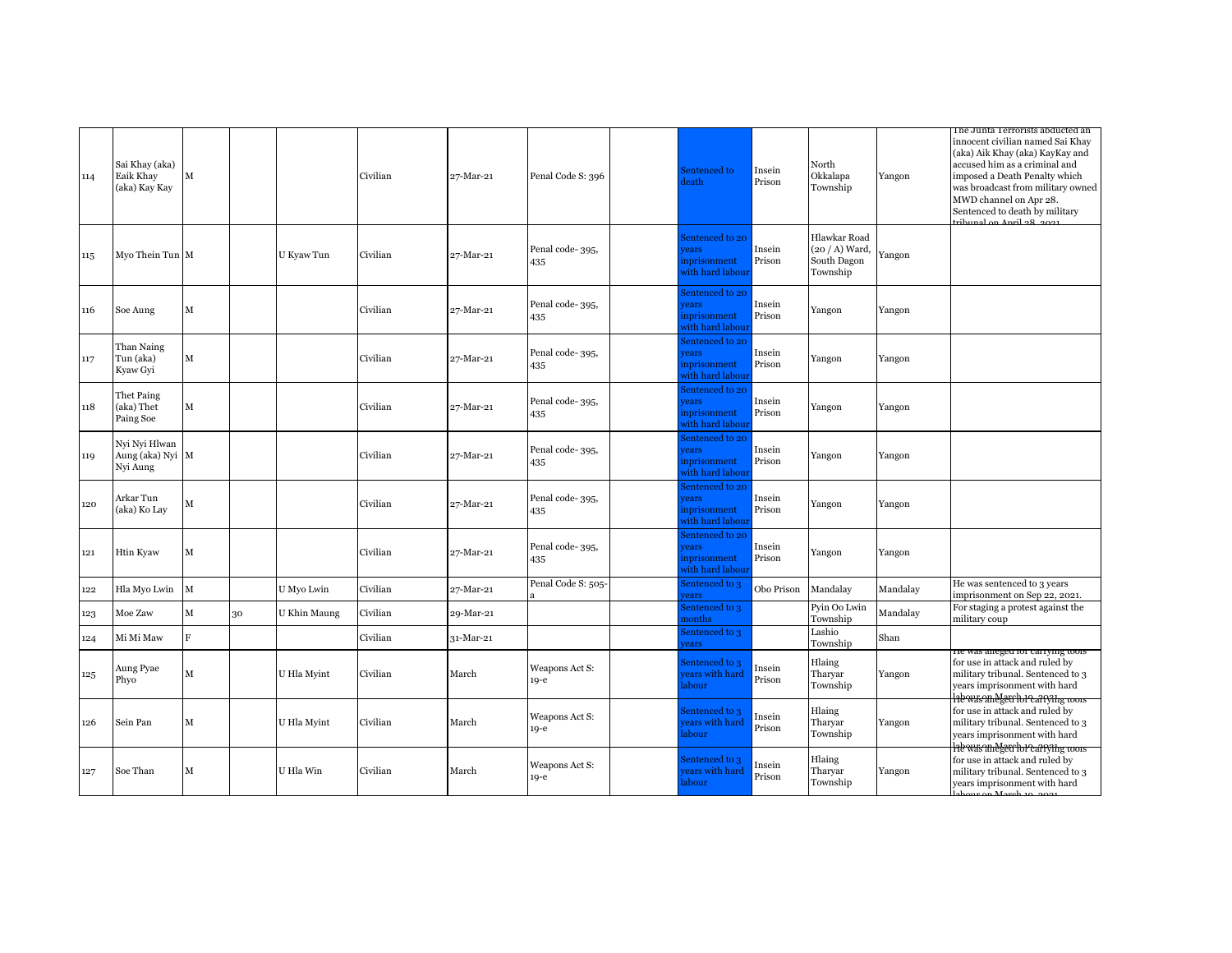| 128 | Tin Tun                              | M | U Soe Thein | Civilian | March | Weapons Act S:<br>$19-e$                     | Sentenced to 3<br>ears with hard<br>abour  | Insein<br>Prison | Hlaing<br>Tharyar<br>Township | Yangon | He was aneged for carrying tools<br>for use in attack and ruled by<br>military tribunal. Sentenced to 3<br>years imprisonment with hard                                                                       |
|-----|--------------------------------------|---|-------------|----------|-------|----------------------------------------------|--------------------------------------------|------------------|-------------------------------|--------|---------------------------------------------------------------------------------------------------------------------------------------------------------------------------------------------------------------|
| 129 | Kyaw Thet                            | M | U Tin Win   | Civilian | March | Weapons Act S:<br>$19-e$                     | Sentenced to 3<br>ears with hard<br>abour  | Insein<br>Prison | Hlaing<br>Tharyar<br>Township | Yangon | <b>Hewas and get hor carrying coors</b><br>for use in attack and ruled by<br>military tribunal. Sentenced to 3<br>years imprisonment with hard                                                                |
| 130 | Min Htet (aka)<br>Linn Htet          |   | U Than Tun  | Civilian | March | Penal Code S: 436                            | Sentenced to 20<br>ears with hard<br>abour | Insein<br>Prison | Shwe Pyi Thar<br>Township     | Yangon | He was alleged for setting fire to<br>the Solamoda Industry, and then<br>he was sentenced by a military<br>tribunal. Sentenced to 20 years<br>imprisonment with hard labour on<br>March ag ana:               |
| 131 | Aung Tun<br>(aka) Sar Mi             | M |             | Civilian | March | Penal Code S: 414                            | Sentenced to 3<br>ears with hard<br>abour  | Insein<br>Prison | Shwe Pyi Thar<br>Township     | Yangon | He was alleged for possession of<br>the stolen goods and sentenced by<br>a military tribunal. Sentenced to 3<br>years imprisonment with hard<br>labour on March 22, 2021                                      |
| 132 | Aung Thet<br>Paing (aka) P<br>Chay   | M |             | Civilian | March | Penal Code S: 414                            | Sentenced to 3<br>ears with hard<br>abour  | Insein<br>Prison | Shwe Pyi Thar<br>Township     | Yangon | He was alleged for possession of<br>the stolen goods and sentenced by<br>a military tribunal. Sentenced to 3<br>years imprisonment with hard<br>labour on March 22, 2021                                      |
| 133 | Win Ko Ko                            | M |             | Civilian | March | Penal Code S: 414                            | Sentenced to 3<br>ears with hard<br>abour  | Insein<br>Prison | Shwe Pyi Thar<br>Township     | Yangon | He was alleged for possession of<br>the stolen goods and sentenced by<br>a military tribunal. Sentenced to 3<br>years imprisonment with hard<br>labour on March 22, 2021                                      |
| 134 | Kyaw Thein<br>Win (aka) Ko<br>Ko Win | M |             | Civilian | March | Penal Code S: 505<br>(sub-section c of<br>A) | Sentenced to 3<br>ears with hard<br>abour  | Insein<br>Prison | Shwe Pyi Thar<br>Township     | Yangon | He was alleged for disturbing the<br>civil servants who do not follow<br>CDM and then, he was sentenced<br>by a military tribunal. Sentenced<br>to 3 years imprisonment with hard<br>labour on March 22, 2021 |
| 135 | Thiha (aka)<br>San Shay              | M |             | Civilian | March | Penal Code S: 505<br>(sub-section c of<br>A) | Sentenced to 3<br>ears with hard<br>abour  | Insein<br>Prison | Shwe Pyi Thar<br>Township     | Yangon | He was alleged for disturbing the<br>civil servants who do not follow<br>CDM and then, he was sentenced<br>by a military tribunal. Sentenced<br>to 3 years imprisonment with hard<br>labour on March 22, 2021 |
| 136 | Yan Naing                            | M |             | Civilian | March | Penal Code S: 505<br>(sub-section c of<br>A) | Sentenced to 3<br>ears with hard<br>abour  | Insein<br>Prison | Shwe Pyi Thar<br>Township     | Yangon | He was alleged for disturbing the<br>civil servants who do not follow<br>CDM and then, he was sentenced<br>by a military tribunal. Sentenced<br>to 3 years imprisonment with hard<br>labour on March 22, 2021 |
| 137 | Naing Min                            | M |             | Civilian | March | Penal Code S: 505<br>(sub-section c of<br>A) | Sentenced to 3<br>ears with hard<br>abour  | Insein<br>Prison | Shwe Pyi Thar<br>Township     | Yangon | He was alleged for disturbing the<br>civil servants who do not follow<br>CDM and then, he was sentenced<br>by a military tribunal. Sentenced<br>to 3 years imprisonment with hard<br>labour on March 22, 2021 |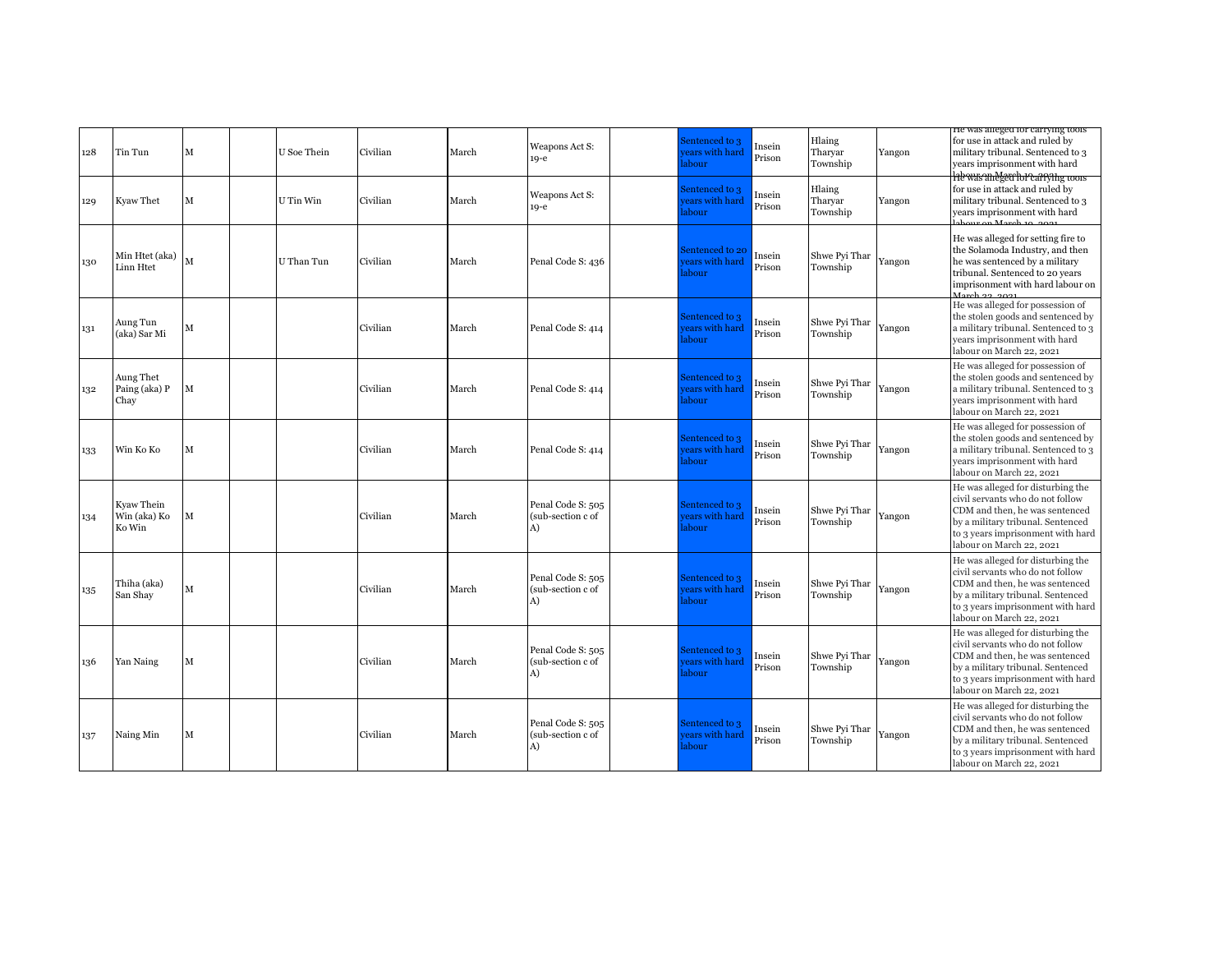| 138 | Moe Win                                          | м              |                       | Civilian | March | Penal Code S: 505-                  | Sentenced to 1<br>rear                    |                  | Theegone<br>village,<br>Wandwin<br>Township | Mandalay |                                                                                                                                                                                                                                                                                                                       |
|-----|--------------------------------------------------|----------------|-----------------------|----------|-------|-------------------------------------|-------------------------------------------|------------------|---------------------------------------------|----------|-----------------------------------------------------------------------------------------------------------------------------------------------------------------------------------------------------------------------------------------------------------------------------------------------------------------------|
| 139 | Hla Myo Aung<br>(aka) Ko Myo<br>(aka) Wat Gyi    | М              | <b>U</b> Myint Hlaing | Civilian | March | Penal Code S: 302<br>(1)(b)/34      | Sentenced to<br>leath                     | Insein<br>Prison | <b>Hlaing Thar</b><br>Yar Township          | Yangon   | He was indicted by a military<br>tribunal on charges of murdering<br>Ma Win Thandar Swe, a resident<br>of Hlaing Tharyar Township.<br>Sentenced to death penalty by<br>melitar indicted by a multar                                                                                                                   |
| 140 | Aung Thura<br>Zaw (aka)<br>Gatone (aka)<br>Thura | М              | U Aung Zaw Oo         | Civilian | March | Penal Code S: 302<br>(1)(b)/34      | Sentenced to<br>leath                     | Insein<br>Prison | <b>Hlaing Thar</b><br>Yar Township          | Yangon   | tribunal on charges of murdering<br>Ma Win Thandar Swe, a resident<br>of Hlaing Tharvar Township.<br>Sentenced to death penalty by<br>He was indicted by a military                                                                                                                                                   |
| 141 | Tin Tun Aung<br>(aka) Moe Shan                   | M              | U Tun San             | Civilian | March | Penal Code S: 302<br>(1)(b)/109     | Sentenced to<br>leath                     | Insein<br>Prison | <b>Hlaing Thar</b><br>Yar Township          | Yangon   | tribunal on charges of aiding and<br>abetting the murder of Ma Win<br>Thandar Swe, a resident of Hlaing<br>Tharvar Township. Sentenced to<br>death penalty by military tribunal<br>She was that cell by a mintary                                                                                                     |
| 142 | Myint Myint<br>Aye                               | $\overline{R}$ | U Ngwe Nyein          | Civilian | March | Penal Code S: 302<br>(1)(b)/109     | Sentenced to<br>leath                     | Insein<br>Prison | <b>Hlaing Thar</b><br>Yar Township          | Yangon   | tribunal on charges of aiding and<br>abetting the murder of Ma Win<br>Thandar Swe, a resident of Hlaing<br>Tharvar Township. Sentenced to<br>death penalty by military tribunal                                                                                                                                       |
| 143 | Soe Gvi (aka)<br>Soe Paing                       | $\mathbf M$    | U Hla Saw             | Civilian | March | Penal Code S: 216                   | Sentenced to 7<br>ears with hard<br>abour | Insein<br>Prison | <b>Hlaing Thar</b><br>Yar Township          | Yangon   | on April 13, 2021<br>He was indicted by a military<br>tribunal for allegedly accepting the<br>suspects at his home who took part<br>in the murder of Ma Win Thandar<br>Swe, a resident of Hlaing Tharyar<br>Township. Sentenced to 7 years<br>imprisonment with hard labour by<br>military tribupal ova mril tay 2021 |
| 144 | Kyu Kyu Thin                                     | F              | U Hla Saw             | Civilian | March | Penal Code S: 216,<br>$S: 505-a(a)$ | Sentenced to 3<br>ears with hard<br>abour | Insein<br>Prison | <b>Hlaing Thar</b><br>Yar Township          | Yangon   | tribunal on charges of involvement<br>in the murder of Ma Win Thandar<br>Swe, a resident of Hlaing Tharyar<br>Township. Sentenced to 3 years<br>imprisonment with hard labour by                                                                                                                                      |
| 145 | Nang Khin<br>Khin Win                            | $\mathbf{F}$   | U San Thein           | Civilian | March | Penal Code S: 505-<br>a(a)          | Sentenced to 3<br>ears with hard<br>abour | Insein<br>Prison | <b>Hlaing Thar</b><br>Yar Township          | Yangon   | military tribunal on April 12, 2021<br>tribunal for intimidating the<br>public by interrogating Ma Win<br>Thandar Swe, a resident of Hlaing<br>Tharyar Township. Sentenced to 3<br>years imprisonment with hard<br>labour by military tribunal on                                                                     |
| 146 | Moe Thida                                        | $\mathbf{F}$   | U Myint Thein         | Civilian | March | Penal Code S: 505-<br>a(a)          | Sentenced to 3<br>ears with hard<br>abour | Insein<br>Prison | <b>Hlaing Thar</b><br>Yar Township          | Yangon   | tribunal for intimidating the<br>public by interrogating Ma Win<br>Thandar Swe, a resident of Hlaing<br>Tharyar Township. Sentenced to 3<br>year imprisonment with hard<br>labour by military tribunal or                                                                                                             |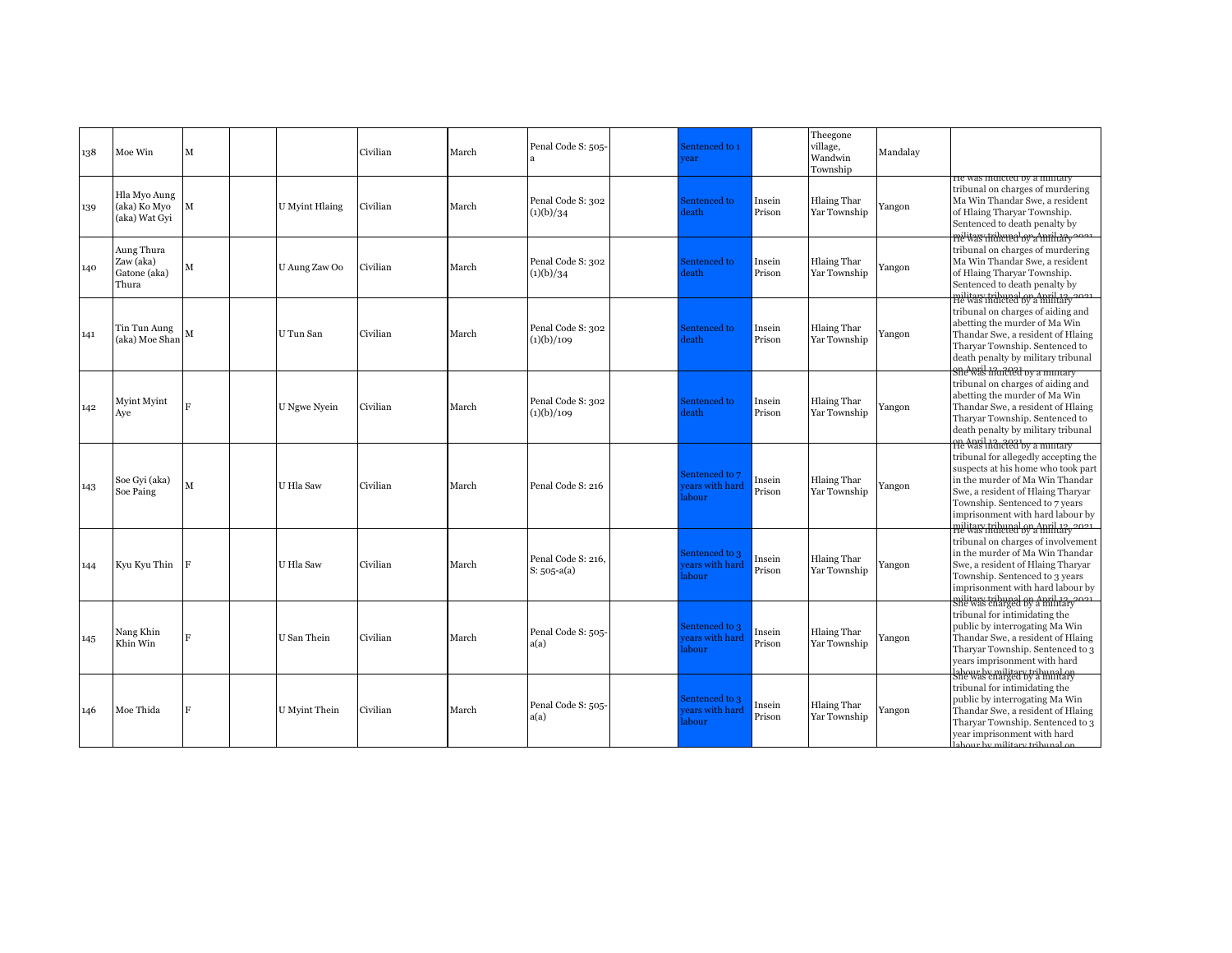| 147 | Wai Phyo San<br>(aka) Ma<br>Kalarma            | F |    | U San Win   | Civilian | March | Penal Code S: 505-<br>a(a)    | Sentenced to 3<br>ears with hard<br>abour | Insein<br>Prison | <b>Hlaing Thar</b><br>Yar Township | Yangon | sne was cnarged by a military<br>tribunal for intimidating the<br>public by interrogating Ma Win<br>Thandar Swe, a resident of Hlaing<br>Tharyar Township. Sentenced to 3<br>year imprisonment with hard<br>shour by military tribunal or |
|-----|------------------------------------------------|---|----|-------------|----------|-------|-------------------------------|-------------------------------------------|------------------|------------------------------------|--------|-------------------------------------------------------------------------------------------------------------------------------------------------------------------------------------------------------------------------------------------|
| 148 | Win Ko Ko<br>(aka) Auu Wae                     | M |    |             | Civilian | March | Penal Code S:<br>302(1)(C)114 | Sentenced to<br>leath                     | Insein<br>Prison | South Dagon<br>Township            | Yangon | He was sentenced to death on 24<br>May, 2021 by Military Court                                                                                                                                                                            |
| 149 | Naing Naing<br>(aka) Shwe Nga                  | M |    |             | Civilian | March | Penal Code S:<br>302(1)(C)114 | Sentenced to<br>leath                     | Insein<br>Prison | South Dagon<br>Township            | Yangon | He was sentenced to death on 24<br>May, 2021 by Military Court                                                                                                                                                                            |
| 150 | Saw Ye Naing<br>(aka) Ye Lay                   | M |    |             | Civilian | March | Penal Code S:<br>302(1)(C)114 | entenced to<br>leath                      | Insein<br>Prison | South Dagon<br>Township            | Yangon | He was sentenced to death on 24<br>May, 2021 by Military Court                                                                                                                                                                            |
| 151 | Khine Myae<br>(aka) Thaw Zin M<br>Naing        |   |    |             | Civilian | March | Penal Code S:<br>302(1)(C)114 | Sentenced to<br>leath                     | Insein<br>Prison | South Dagon<br>Township            | Yangon | He was sentenced to death on 24<br>May, 2021 by Military Court                                                                                                                                                                            |
| 152 | Soe Pyae Aung<br>(aka) Aung<br>Aung            | M |    |             | Civilian | March | Penal Code S:<br>302(1)(C)114 | Sentenced to<br>leath                     | Insein<br>Prison | South Dagon<br>Township            | Yangon | He was sentenced to death on 24<br>May, 2021 by Military Court                                                                                                                                                                            |
| 153 | Aung Myo<br>Linn (aka)<br>Kyet Hpa             | M |    |             | Civilian | March | Penal Code S:<br>302(1)(C)114 | Sentenced to<br>leath-                    | Insein<br>Prison | South Dagon<br>Township            | Yangon | He was sentenced to death on 24<br>May, 2021 by Military Court                                                                                                                                                                            |
| 154 | Aye Nyein<br>Aung                              | M |    |             | Civilian | March | Penal Code S:<br>302(1)(C)114 | entenced to<br>leath                      | Insein<br>Prison | South Dagon<br>Township            | Yangon | He was sentenced to death on 24<br>May, 2021 by Military Court                                                                                                                                                                            |
| 155 | Moe Moe<br>Myint Aung<br>(aka) Ma Moe<br>Myint |   |    |             | Civilian | March | Penal Code S:<br>302(1)(C)114 | Sentenced to<br>leath                     | Insein<br>Prison | South Dagon<br>Township            | Yangon | He was sentenced to death on 24<br>May, 2021 by Military Court                                                                                                                                                                            |
| 156 | Yar Kyaw                                       | М |    |             | Civilian | March | Penal Code S:<br>302(1)(C)114 | entenced to<br>leath                      | Insein<br>Prison | South Dagon<br>Township            | Yangon | He was sentenced to death on 24<br>May, 2021 by Military Court                                                                                                                                                                            |
| 157 | Htun Ko Ko<br>(aka) Ko Ko                      | M |    | U Hla Naing | Civilian | March | Penal Code S:<br>302(1)(B)34  | entenced to<br>leath                      | Insein<br>Prison | South Dagon<br>Township            | Yangon | He was sentenced to death on 27<br>May, 2021 by Military Court                                                                                                                                                                            |
| 158 | Nyein Kyaw<br>Thein                            | M | 17 |             | Civilian |       | Penal Code S:<br>302(1)(C)114 | Sentenced to<br>leath                     | Insein<br>Prison | South Dagon<br>Township            | Yangon | <del>he was 17 yéars old when ne</del><br>committed the crime, therefore his<br>case has been referred to the<br>juvenile court. He was sentenced<br>to a death penalty on 24 May, 2021<br>he Wilitary Court of when he                   |
| 159 | Min Thu                                        | M | 15 |             | Civilian |       | Penal Code S:<br>302(1)(C)114 | Sentenced to<br>leath                     | Insein<br>Prison | South Dagon<br>Township            | Yangon | committed the crime, therefore his<br>case has been referred to the<br>juvenile court. He was sentenced<br>to a death penalty on 24 May, 2021<br>$\cdots$ Militam Can                                                                     |
| 160 | Aung Zaw Linn M                                |   |    | U Zaw Zaw   | Civilian | March | Penal Code S:<br>436/34       | entenced to 20<br>ears with hard<br>abour | Insein<br>Prison | <b>Hlaing Thar</b><br>Yar Township | Yangon | He was sentenced to 20 years<br>imprisonment with hard labour on<br>24 May, 2021 by Military Court                                                                                                                                        |
| 161 | Aung Myo Thu M                                 |   |    | U Hla Sann  | Civilian | March | Penal Code S:<br>436/34       | entenced to 20<br>ears with hard<br>abour | Insein<br>Prison | <b>Hlaing Thar</b><br>Yar Township | Yangon | He was sentenced to 20 years<br>imprisonment with hard labour on<br>24 May, 2021 by Military Court                                                                                                                                        |
| 162 | Kyaw Kyaw<br>Linn                              | M |    | U Kyi Win   | Civilian | March | Penal Code S:<br>436/34       | entenced to 20<br>ears with hard<br>abour | Insein<br>Prison | <b>Hlaing Thar</b><br>Yar Township | Yangon | He was sentenced to 20 years<br>imprisonment with hard labour on<br>24 May, 2021 by Military Court                                                                                                                                        |
| 163 | Aye Min Htike<br>(aka) Min Min                 |   |    | U Hla Wai   | Civilian | March | Penal Code S:<br>436/34       | entenced to 20<br>ears with hard<br>abour | Insein<br>Prison | <b>Hlaing Thar</b><br>Yar Township | Yangon | He was sentenced to 20 years<br>imprisonment with hard labour on<br>24 May, 2021 by Military Court                                                                                                                                        |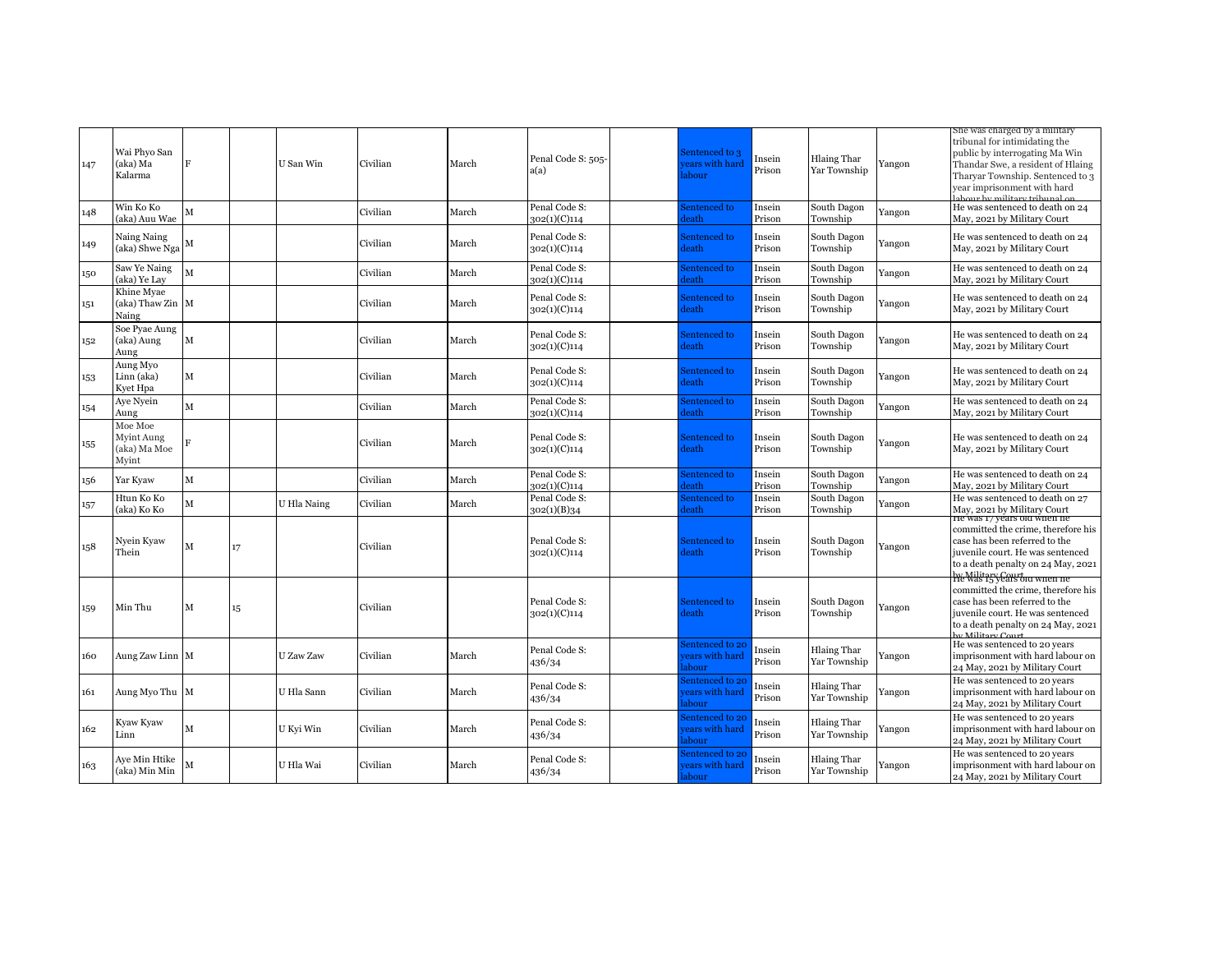| 164 | Wai Thu Hein                                               | M              | U Khin Maung<br>New | Civilian | March | Penal Code S:<br>436/34                                                              | entenced to 20<br>ears with hard<br>abour | Insein<br>Prison | <b>Hlaing Thar</b><br>Yar Township | Yangon | He was sentenced to 20 years<br>imprisonment with hard labour on<br>24 May, 2021 by Military Court |
|-----|------------------------------------------------------------|----------------|---------------------|----------|-------|--------------------------------------------------------------------------------------|-------------------------------------------|------------------|------------------------------------|--------|----------------------------------------------------------------------------------------------------|
| 165 | Sann Nwalt                                                 | М              | U Mya Gyi           | Civilian | March | Penal Code S:<br>436/34                                                              | entenced to 20<br>ears with hard<br>abour | Insein<br>Prison | <b>Hlaing Thar</b><br>Yar Township | Yangon | He was sentenced to 20 vears<br>imprisonment with hard labour on<br>24 May, 2021 by Military Court |
| 166 | Aye Thwin                                                  | М              | U Aung Tin          | Civilian | March | Penal Code S:<br>436/34                                                              | entenced to 20<br>ears with hard<br>abour | Insein<br>Prison | <b>Hlaing Thar</b><br>Yar Township | Yangon | He was sentenced to 20 years<br>imprisonment with hard labour on<br>24 May, 2021 by Military Court |
| 167 | Zaw Moe                                                    | М              | U Maung Maung       | Civilian | March | Penal Code S:<br>436/34                                                              | entenced to 20<br>ears with hard<br>abour | Insein<br>Prison | <b>Hlaing Thar</b><br>Yar Township | Yangon | He was sentenced to 20 years<br>imprisonment with hard labour on<br>24 May, 2021 by Military Court |
| 168 | Thura (aka)<br>Rar Sin                                     | М              | U Maung Maung       | Civilian | March | Penal Code S:<br>436/34                                                              | entenced to 20<br>ears with hard<br>abour | Insein<br>Prison | <b>Hlaing Thar</b><br>Yar Township | Yangon | He was sentenced to 20 years<br>imprisonment with hard labour on<br>24 May, 2021 by Military Court |
| 169 | Ko Phyo (aka)<br>Phyo Ko Ko                                | M              | U Mya Than          | Civilian | March | Penal Code S:<br>436/34                                                              | entenced to 20<br>ears with hard<br>abour | Insein<br>Prison | <b>Hlaing Thar</b><br>Yar Township | Yangon | He was sentenced to 20 years<br>imprisonment with hard labour on<br>24 May, 2021 by Military Court |
| 170 | Zaw Zaw Aung<br>(aka) Ayoe                                 | M              | U Kyi Lwin          | Civilian | March | Penal Code S:<br>302(2), 114                                                         | entenced to 20<br>ears with hard<br>abour | Insein<br>Prison | <b>Hlaing Thar</b><br>Yar Township | Yangon | He was sentenced to 20 years<br>imprisonment with hard labour on<br>31 May, 2021 by Military Court |
| 171 | Arkar Kvaw<br>(aka) Arkar                                  | М              | U Kyaw Khine        | Civilian | March | Penal Code S:<br>436/34,<br>Protection of<br><b>Public Property</b><br>Act $S: 6(1)$ | entenced to 20<br>ears with hard<br>abour | Insein<br>Prison | Shwepyithar<br>Township            | Yangon | He was sentenced to 20 years<br>imprisonment with hard labour on<br>31 May, 2021 by Military Court |
| 172 | Win Naing<br>(aka) Aung<br>Bala                            | M              | <b>U</b> Maung Htoo | Civilian | March | Penal Code S:<br>436, 380                                                            | entenced to 20<br>ears with hard<br>abour | Insein<br>Prison | Shwepyithar<br>Township            | Yangon | He was sentenced to 20 years<br>imprisonment with hard labour on<br>31 May, 2021 by Military Court |
| 173 | Myo Than<br>Kyaw (aka)<br>Kyankyaung                       | М              | U Tun Tun           | Civilian | March | Penal Code S: 436                                                                    | entenced to 7<br>ears with hard<br>abour  | Insein<br>Prison | <b>Hlaing Thar</b><br>Yar Township | Yangon | He was sentenced to 7 years<br>imprisonment with hard labour on<br>4 Jun, 2021 by Military Court   |
| 174 | Wai Yan Win<br>Myint (aka)<br>Waivan                       | M              | U Win Myint         | Civilian | March | Penal code-302<br>(1)(B)/34,436                                                      | entenced to<br>leath                      | Insein<br>Prison | Shwe Pauk<br>Kan Myothit           | Yangon | He was sentenced to death on<br>June 21, 2021.                                                     |
| 175 | Lapyae Wan<br>(aka) LaPyae                                 | M              |                     | Civilian | March | Penal code-302<br>(1)(B)/34,436                                                      | entenced to<br>leath                      | Insein<br>Prison | Shwe Pauk<br>Kan Myothit           | Yangon | He was sentenced to death on<br>June 21, 2021.                                                     |
| 176 | Soe Moe Paing<br>(aka) Yakhine<br>Lay (aka) Nan<br>Jat Kuu | М              |                     | Civilian | March | Penal code-302<br>(1)(B)/34,436                                                      | entenced to<br>leath                      | Insein<br>Prison | Shwe Pauk<br>Kan Myothit           | Yangon | He was sentenced to death on<br>June 21, 2021.                                                     |
| 177 | Yan Naing Soe<br>(aka) Kayin                               | M              |                     | Civilian | March | Penal code-302<br>(1)(B)/34,436                                                      | Sentenced to<br>leath                     | Insein<br>Prison | Shwe Pauk<br>Kan Myothit           | Yangon | He was sentenced to death on<br>June 21, 2021.                                                     |
| 178 | Kyaw Kyaw<br>Naing (aka)<br><b>Kyaw Naing</b>              | м              |                     | Civilian | March | Penal code-302<br>(1)(B)/34,436                                                      | Sentenced to<br>leath                     | Insein<br>Prison | Shwe Pauk<br>Kan Myothit           | Yangon | He was sentenced to death on<br>June 21, 2021.                                                     |
| 179 | Zin Mar Tun                                                | $\overline{R}$ |                     | Civilian | March | Penal code-302<br>(1)(B)/34,436                                                      | entenced to<br>eath                       | Insein<br>Prison | Shwe Pauk<br>Kan Myothit           | Yangon | He was sentenced to death on<br>June 21, 2021.                                                     |
| 180 | Hla Hla Naing<br>(aka) Ma Naing                            |                |                     | Civilian | March | Penal code-302<br>(1)(B)/34,436                                                      | entenced to<br>leath                      | Insein<br>Prison | Shwe Pauk<br>Kan Myothit           | Yangon | He was sentenced to death on<br>June 21, 2021.                                                     |
| 181 | Sann Oo (aka)<br>Kalar Gyi                                 | M              |                     | Civilian | March | Penal code-<br>201,109                                                               | entenced to 7<br>ears with hard<br>abour  | Insein<br>Prison | Shwe Pauk<br>Kan Myothit           | Yangon | He was sentenced to seven years<br>in prison with hard labour on<br>June 21, 2021.                 |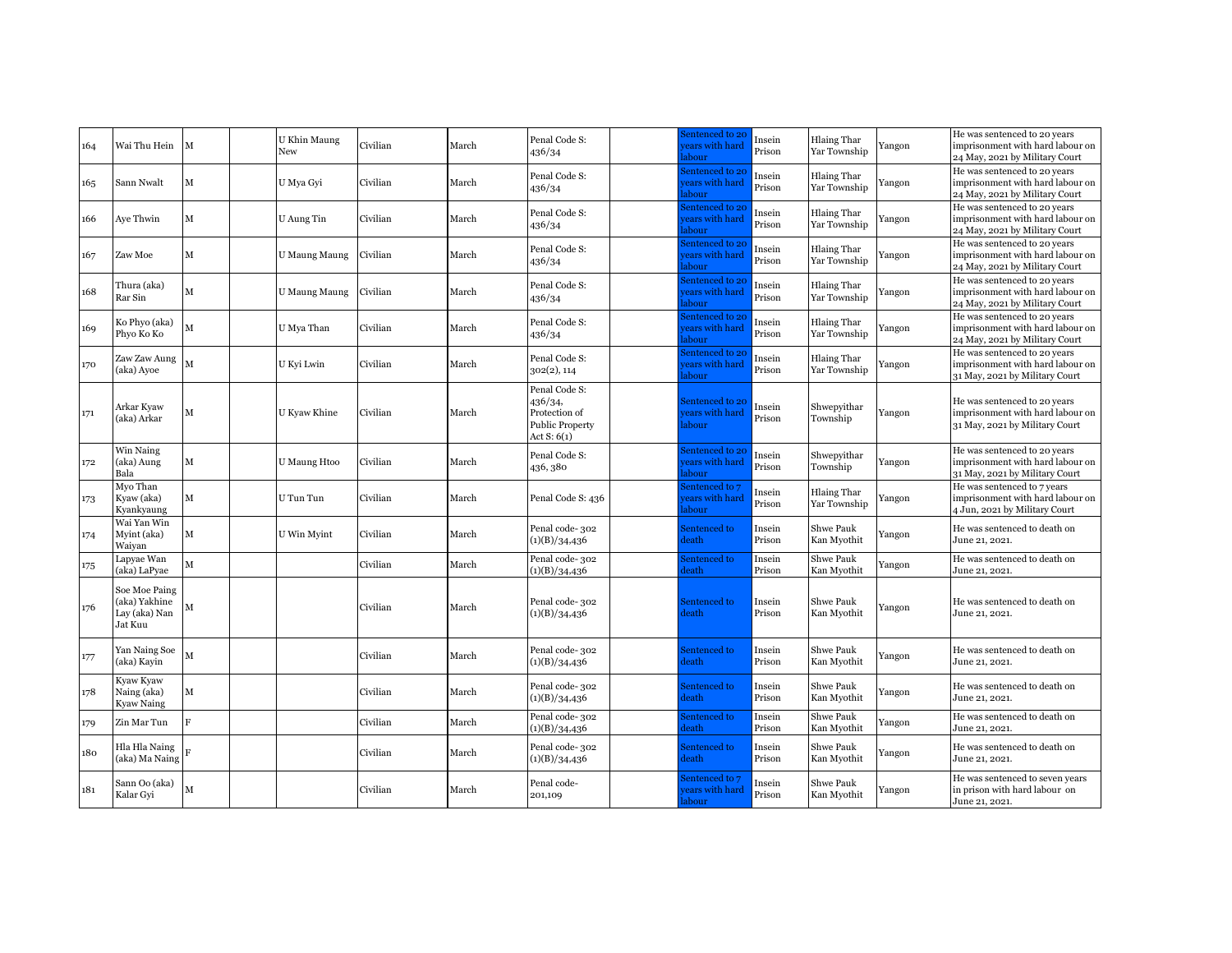| 182 | Aung Myo Thu<br>(aka) Wa Tote                                         | M | U Thay Lwin | Civilian | March | Penal Code S: 6<br>(1), 380 | Sentenced to 7<br>ears with hard<br>abour                        | Insein<br>Prison | Seikkann<br>Township               | Yangon | He was sentenced to 7 years<br>imprisonment with hard labour on<br>21 Jun, 2021 by Military Court |
|-----|-----------------------------------------------------------------------|---|-------------|----------|-------|-----------------------------|------------------------------------------------------------------|------------------|------------------------------------|--------|---------------------------------------------------------------------------------------------------|
| 183 | Htay Lwin                                                             | М |             | Civilian | March | Penal Code S: 6<br>(1), 380 | Sentenced to 7<br>ears with hard<br>abour                        | Insein<br>Prison | Seikkann<br>Township               | Yangon | He was sentenced to 7 years<br>imprisonment with hard labour on<br>21 Jun, 2021 by Military Court |
| 184 | Tin Aung (aka)<br>Lar Ba                                              |   |             | Civilian | March | Penal Code S: 6<br>(1), 380 | Sentenced to 7<br>ears with hard<br>abour                        | Insein<br>Prison | Seikkann<br>Township               | Yangon | He was sentenced to 7 years<br>imprisonment with hard labour on<br>21 Jun, 2021 by Military Court |
| 185 | Win Tun                                                               | M |             | Civilian | March | Penal Code S: 6<br>(1), 380 | Sentenced to 7<br>ears with hard<br>abour                        | Insein<br>Prison | Seikkann<br>Township               | Yangon | He was sentenced to 7 years<br>imprisonment with hard labour on<br>21 Jun, 2021 by Military Court |
| 186 | Thet Linn Tun<br>(aka) Linn<br>Linn (aka) Bal<br>Lav                  | M | U Tin Shwe  | Civilian | March | Penal code-302<br>(2), 114  | entenced to 20<br><b>rears</b><br>nprisonment<br>vith hard labou | Insein<br>Prison | Hlaing Thar<br>Yar Township        | Yangon | He was sentenced to 20 years<br>imprisonment with hard labouron<br>June 29, 2021.                 |
| 187 | Han Oo                                                                | м |             | Civilian | March | Penal code-302<br>(2), 114  | entenced to 20<br>ears<br>nprisonment<br>vith hard labou         | Insein<br>Prison | Hlaing Thar<br>Yar Township        | Yangon | He was sentenced to 20 years<br>imprisonment with hard labouron<br>June 29, 2021.                 |
| 188 | Nwal Tun                                                              | M |             | Civilian | March | Penal code-302<br>(2), 114  | entenced to 20<br>ears<br>nprisonment<br>vith hard labour        | Insein<br>Prison | Hlaing Thar<br>Yar Township        | Yangon | He was sentenced to 20 years<br>imprisonment with hard labouron<br>June 29, 2021.                 |
| 189 | Phoe Thingyan M                                                       |   |             | Civilian | March | Penal code-302<br>(2), 114  | entenced to 20<br><b>rears</b><br>nprisonment<br>vith hard labou | Insein<br>Prison | Hlaing Thar<br>Yar Township        | Yangon | He was sentenced to 20 years<br>imprisonment with hard labouron<br>June 29, 2021.                 |
| 190 | Kyant Gyi<br>(aka) Kyaw<br>Moe Htet                                   | M |             | Civilian | March | Penal code-302<br>(2), 114  | entenced to 20<br>rears<br>nprisonment<br>vith hard labou        | Insein<br>Prison | Hlaing Thar<br>Yar Township        | Yangon | He was sentenced to 20 years<br>imprisonment with hard labouron<br>June 29, 2021.                 |
| 191 | Zaw Myo Htet                                                          | M |             | Civilian | March | Penal code-302<br>(2), 114  | entenced to 20<br>rears<br>nprisonment<br>vith hard labou        | Insein<br>Prison | Hlaing Thar<br>Yar Township        | Yangon | He was sentenced to 20 years<br>imprisonment with hard labouron<br>June 29, 2021.                 |
| 192 | Ko Min                                                                | M |             | Civilian | March | Penal code-302<br>(2), 114  | entenced to 20<br>rears<br>nprisonment<br>vith hard labou        | Insein<br>Prison | Hlaing Thar<br>Yar Township        | Yangon | He was sentenced to 20 years<br>imprisonment with hard labouron<br>June 29, 2021.                 |
| 193 | Ashay Gyi<br>(aka) Watot                                              | M |             | Civilian | March | Penal code-302<br>(2), 114  | entenced to 20<br>ears<br>nprisonment<br>vith hard labou         | Insein<br>Prison | Hlaing Thar<br>Yar Township        | Yangon | He was sentenced to 20 years<br>imprisonment with hard labouron<br>June 29, 2021.                 |
| 194 | Aung Sann<br>Linn (aka)<br>Aung Sann<br>Myint                         | M | U Aung Thu  | Civilian | March | Penal code-436              | entenced to 20<br>rears<br>nprisonment<br>vith hard labou        | Insein<br>Prison | Hlaing Thar<br>Yar Township        | Yangon | He was sentenced to 20 years<br>imprisonment with hard labouron<br>June 29, 2021.                 |
| 195 | Tun Tun Aung<br>(aka) Bo Tun<br>(aka) Japan<br>Gyi (aka) Win<br>Naing | M |             | Civilian | March | Penal code-302<br>$(2)$ 114 | Sentenced to 20<br>rears<br>nprisonment<br>vith hard labour      | Insein<br>Prison | <b>Hlaing Thar</b><br>Yar Township | Yangon | He was sentenced to 20 years<br>imprisonment with hard labouron<br>June 29, 2021.                 |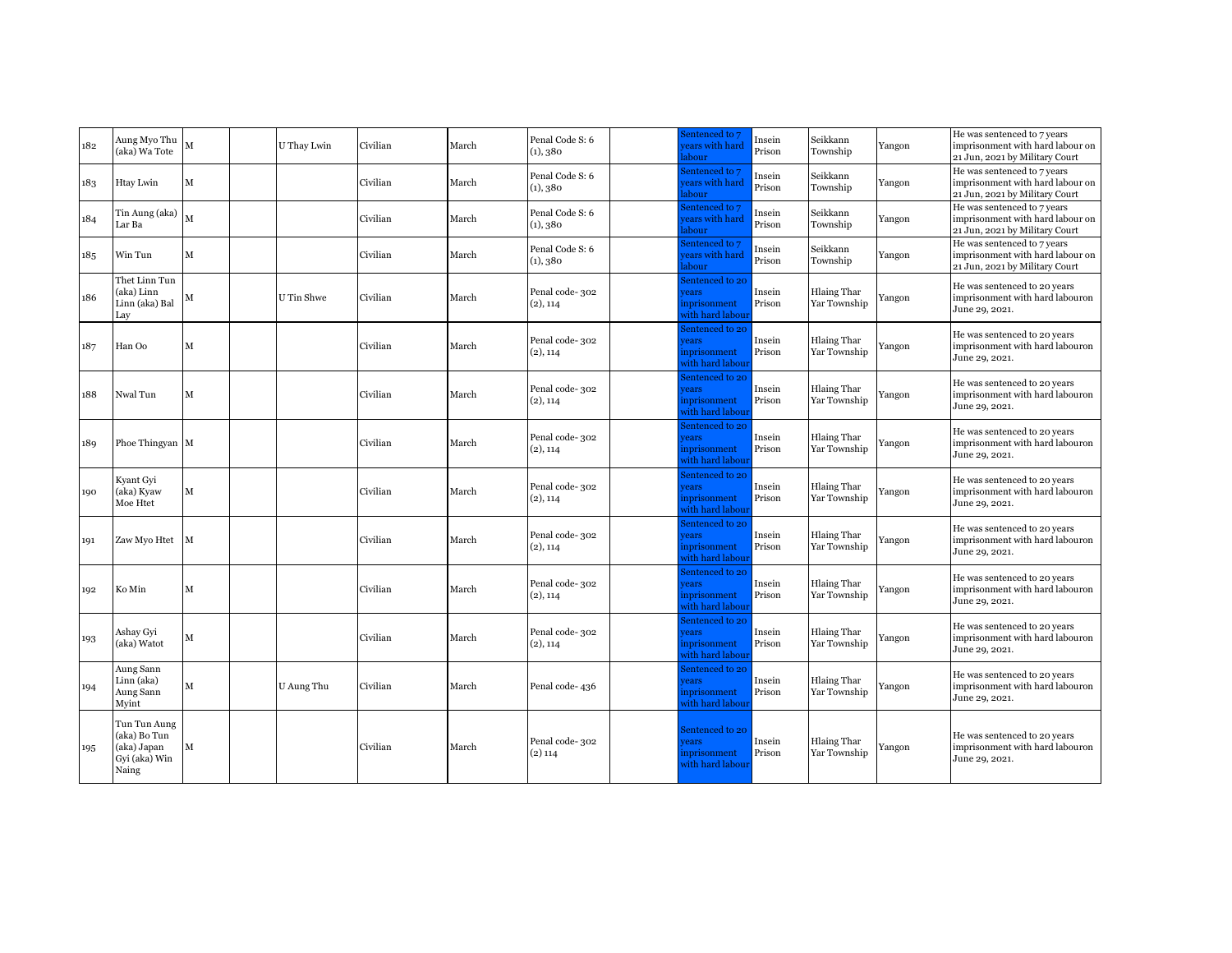| 196 | Thiha                                         | M              |    | U Myint Thein                  | Civilian | May         | Penal code-307                  | entenced to 20<br>rears<br>nprisonment<br>vith hard labour | Insein<br>Prison        | Hlaing Thar<br>Yar Township                                 | Yangon      | He was sentenced to 20 years<br>imprisonment with hard labouron<br>June 29, 2021.                                                                                                                                     |
|-----|-----------------------------------------------|----------------|----|--------------------------------|----------|-------------|---------------------------------|------------------------------------------------------------|-------------------------|-------------------------------------------------------------|-------------|-----------------------------------------------------------------------------------------------------------------------------------------------------------------------------------------------------------------------|
| 197 | Phyo Man Oo                                   | $\mathbf M$    | 23 |                                | Civilian | $1-Apr-21$  |                                 | sentenced to 3<br>nonths                                   |                         | Pyin Oo Lwin<br>Township                                    | Mandalay    | For staging a protest against the<br>military coup                                                                                                                                                                    |
| 98  | Yin Yin Aung                                  | $\overline{F}$ | 29 | U Aung Aye                     | Civilian | $2$ -Apr-21 | Penal Code S: 505-              | Sentenced to 3<br>nonths                                   | Insein<br>Prison        | Dagon<br>Seikkan<br>Township                                | Yangon      | She was sentenced to three years<br>imprisonment on 2021                                                                                                                                                              |
| 199 | May Thu<br>Khaing                             | Ħ              | 26 | U Ye Thein                     | Civilian | $2$ -Apr-21 |                                 | sentenced to 3<br>nonths                                   | Insein<br>Prison        | Dagon<br>Seikkan<br>Township                                | Yangon      | She was sentenced to three years<br>imprisonment on 2021                                                                                                                                                              |
| 200 | Kaung Kaung                                   | M              | 22 | U Win Thein.<br>Daw Aye Thein  | Civilian | 3-Apr-21    | Penal Code S: 505-              | Sentenced to 2<br><b>rears</b>                             |                         | No. 3 Quarter,<br>Myananda (1)<br>Street, Pulaw<br>Township | Tanintharyi | Sentenced to two years<br>imprisonment on 28 May 21                                                                                                                                                                   |
| 201 | Sandar Htay<br>Htay Lwin                      | $\overline{R}$ |    |                                | Civilian | 6-Apr-21    | Penal Code S: 505-              | Sentenced to 3<br>ears                                     | Insein<br>Prison        | Yangon                                                      | Yangon      | sne was detamed at Dagon<br>Myothit (North) 41 Quarter in<br>Yangon Region. Sentenced to<br>three years imprisonment on 22                                                                                            |
| 202 | Ti Zaw Aung                                   | M              |    |                                | Civilian | $6-Apr-21$  | Penal Code S: 505-              | Sentenced to 3<br><b>rears</b>                             | Insein<br>Prison        | Yangon                                                      | Yangon      | Ae was vetamed at vagon<br>Myothit (North) 41 Quarter in<br>Yangon Region. Sentenced to<br>three years imprisonment on 22<br><i><b>Sne Was Detamed at Dagon</b></i>                                                   |
| 203 | Shwn Lei Mya<br>Shwe                          |                |    |                                | Civilian | 6-Apr-21    | Penal Code S: 505-              | sentenced to 3<br>rears                                    | Insein<br>Prison        | Yangon                                                      | Yangon      | Myothit (North) 41 Quarter in<br>Yangon Region. Sentenced to<br>three years imprisonment on 22                                                                                                                        |
| 204 | Phyu Phyu Soe F                               |                | 43 |                                | Civilian | 6-Apr-21    | Penal Code S: 505-              | Sentenced to 2<br><b>rears</b>                             | Tharvarwad<br>dy Prison | Hlaw Gar<br>Quarter, Shwep<br>vithar<br>Township            | Yangon      | Sentenced to two years<br>imprisonment on 26 Apr 21. She<br>was transferred from Insein Prison<br>to Tharyarwaddy Prison on August                                                                                    |
| 205 | Ye Soe Htut                                   | М              |    |                                | Civilian | 10-Apr-21   |                                 | Sentenced to 2<br>rears                                    | Kawthaung<br>Prison     | Kawthaung<br>Township                                       | Tanintharvi | When at ms menas gold shop, he<br>was interrogated by the junta and<br>arrested for having a photograph<br>of a weapon on his phone.<br>Sentenced to two years<br>imprisonment on June 9, 2021.                       |
| 206 | Seint Seint<br>Win Phyu<br>(aka) Sone<br>Sone | F              | 28 | U Myint Lwin                   | Civilian | 13-Apr-21   | Electronic Article<br>$S: 33-a$ | Sentenced to 3<br>ears with hard<br>abour                  | Insein<br>Prison        | (46) Ward,<br>North Dagon<br>Township                       | Yangon      | Sentenced to 3 years<br>imprisonment with hard labour on<br>April 12, 2021.                                                                                                                                           |
| 207 | Win Zaw                                       | M              |    |                                | Civilian | 15-Apr-21   | Penal Code S: 505-              | Sentenced to 3<br><b>rears</b>                             |                         | Nyaung paung<br>Yin Village,<br>Kantbalu<br>Township        | Sagaing     | shooting by Military Council in<br>his Nyaung paung Yin Village,<br>Watto (north), Kanbalu District,<br>Sagaing Division. Sentenced to<br>three years imprisonment on 4<br>May 21<br>He was arrested and interrogated |
| 208 | Thiha Htut                                    | $\mathbf M$    |    | Daw Khet Khet<br>Lwin (Mother) | Civilian | 17-Apr-21   |                                 | Sentenced to 3<br>ears with hard<br>abour                  | Insein<br>Prison        | North Dagon<br>Township                                     | Yangon      | by members of the military council<br>in Shwegyin Township He was<br>sentenced to three years<br>imprisonment with hard labour by<br>the court in Daik-U Prison on<br>1000000001                                      |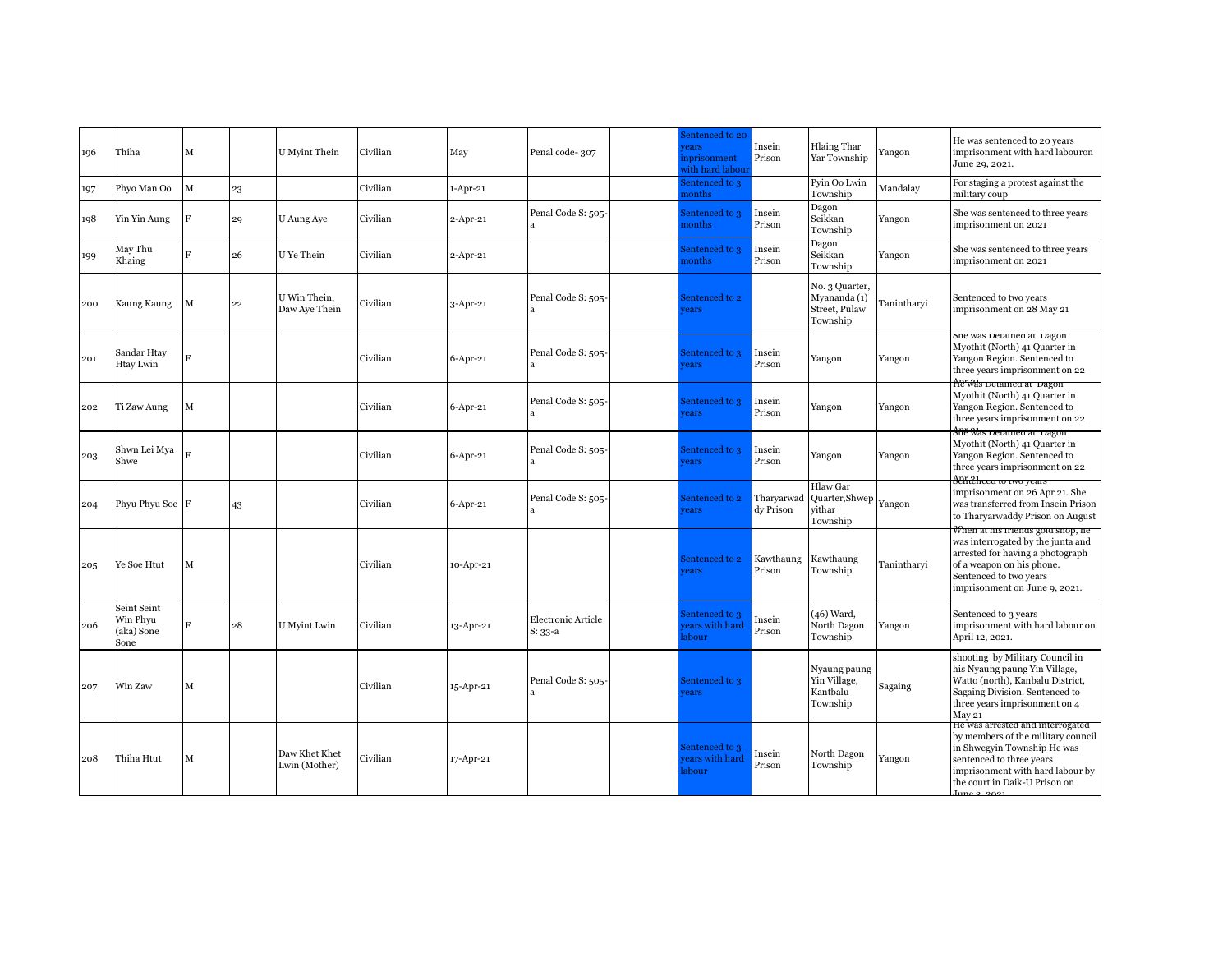| 209 | Min Tint Naing M                   |              |    |                | Civilian | 17-Apr-21 |                    | Sentenced to 3<br>ears with hard<br>abour                      | Insein<br>Prison    | North Dagon<br>Township                                                           | Yangon      | He was arrested and interrogated<br>by members of the military council<br>in Shwegyin Township He was<br>sentenced to three years<br>imprisonment with hard labour by<br>the court in Daik-U Prison on                           |
|-----|------------------------------------|--------------|----|----------------|----------|-----------|--------------------|----------------------------------------------------------------|---------------------|-----------------------------------------------------------------------------------|-------------|----------------------------------------------------------------------------------------------------------------------------------------------------------------------------------------------------------------------------------|
| 210 | Thiha                              | M            |    |                | Civilian | 17-Apr-21 |                    | entenced to 3<br>ears with hard<br>abour                       | Insein<br>Prison    | North Dagon<br>Township                                                           | Yangon      | He was arrested and interrogated<br>by members of the military council<br>in Shwegyin Township He was<br>sentenced to three years<br>imprisonment with hard labour by<br>the court in Daik-U Prison on                           |
| 211 | Swan Pyae<br>Sone Mon              | F            |    |                | Civilian | 17-Apr-21 |                    | entenced to 3<br>ears with hard<br>abour                       | Insein<br>Prison    | North Dagon<br>Township                                                           | Yangon      | He was arrested and interrogated<br>by members of the military council<br>in Shwegyin Township She was<br>sentenced to three years<br>imprisonment with hard labour by<br>the court in Daik-U Prison on<br>$\lim_{9}$ $\lim_{1}$ |
| 212 | Than Htwe Lay M                    |              |    |                | Civilian | 18-Apr-21 |                    | Sentenced                                                      |                     | Wel Kyun<br>Ward, Thukha<br>street, Dawei<br>Township                             | Tanintharyi |                                                                                                                                                                                                                                  |
| 213 | Thi Thi Khine                      | F            | 45 |                | Civilian | 19-Apr-21 | Penal Code S: 505- | Sentenced to 2<br>ears                                         | Kawthaung<br>Prison | Shwepyithar<br>Ward,<br>Kawthaung<br>Town,<br>Tanintharyi                         | Tanintharvi | She was arrested and charged for<br>the accuse of finding the fireworks<br>at the local grocery store that she<br>opened. Sentenced to two years<br>imprisonment on June 9, 2021                                                 |
| 214 | Kan Kaung                          | $\mathbf M$  |    | U Nyunt Aung   | Civilian | 21-Apr-21 | Penal Code S: 505- | entenced to 3<br>ears                                          | Obo Prison          | Mandalay                                                                          | Mandalay    | He was sentenced to 3 years<br>imprisonment on Sep 20, 2021.                                                                                                                                                                     |
| 215 | Thaung Htike<br>(aka) Thar<br>Sann | М            | 40 | U Thaung Nyunt | Civilian | 25-Apr-21 | Penal Code S: 505- | 102 E V<br>roune<br>11, he was<br>entenced to<br>hree years in | Myeik<br>Prison     | Hospital Road.<br>No. (4) Ward,<br>Pulaw<br>Township                              | Tanintharvi | He was arrested for aiding and<br>abetting CDM.                                                                                                                                                                                  |
| 216 | Kaung Sett Thu M                   |              | 23 |                | Civilian | 30-Apr-21 |                    | Sentenced to 3<br>ears                                         | Insein<br>Prison    | No 447,<br>Maharswe<br>Street, 5 Ward, Yangon<br><b>Hlaing Thayar</b><br>Township |             | Sentenced to three years<br>imprisonment on 20 May 21                                                                                                                                                                            |
| 217 | Phyo Zaw                           | M            |    |                | Civilian | 30-Apr-21 |                    | Sentenced to 3<br>ears                                         | Insein<br>Prison    | <b>Hlaing Thayar</b><br>Township                                                  | Yangon      | Sentenced to three years<br>imprisonment on 20 May 21                                                                                                                                                                            |
| 218 | Kyaw Myo<br>Aung                   | M            |    |                | Civilian | 30-Apr-21 |                    | Sentenced to 3<br>ears                                         | Insein<br>Prison    | <b>Hlaing Thayar</b><br>Township                                                  | Yangon      | Sentenced to three years<br>imprisonment on 20 May 21                                                                                                                                                                            |
| 219 | Min Tun                            | М            |    |                | Civilian | 30-Apr-21 |                    | Sentenced to 3<br>ears                                         | Insein<br>Prison    | <b>Hlaing Thayar</b><br>Township                                                  | Yangon      | Sentenced to three years<br>imprisonment on 20 May 21                                                                                                                                                                            |
| 220 | Naing Linn<br>Htet                 | $\mathbf M$  |    |                | Civilian | 30-Apr-21 |                    | entenced to 3<br>ears                                          | Insein<br>Prison    | Yangon                                                                            | Yangon      | Sentenced to three years<br>imprisonment on 20 May 21                                                                                                                                                                            |
| 221 | Ashaygyi                           | $\mathbf{M}$ |    |                | Civilian | 30-Apr-21 |                    | entenced to 3<br>ears                                          | Insein<br>Prison    | Yangon                                                                            | Yangon      | Sentenced to three years<br>imprisonment on 20 May 21                                                                                                                                                                            |
| 222 | Aung Pyae<br>Sone                  | М            |    |                | Civilian | April     | Penal Code S: 505- | entenced to 3<br>ears with hard<br>abour                       | Daik-U<br>Prison    | Shwegyin<br>Township                                                              | Bago        | <del>ne was semenceu to unée years</del><br>imprisonment with hard labour by<br>the court in Daik-U Prison on                                                                                                                    |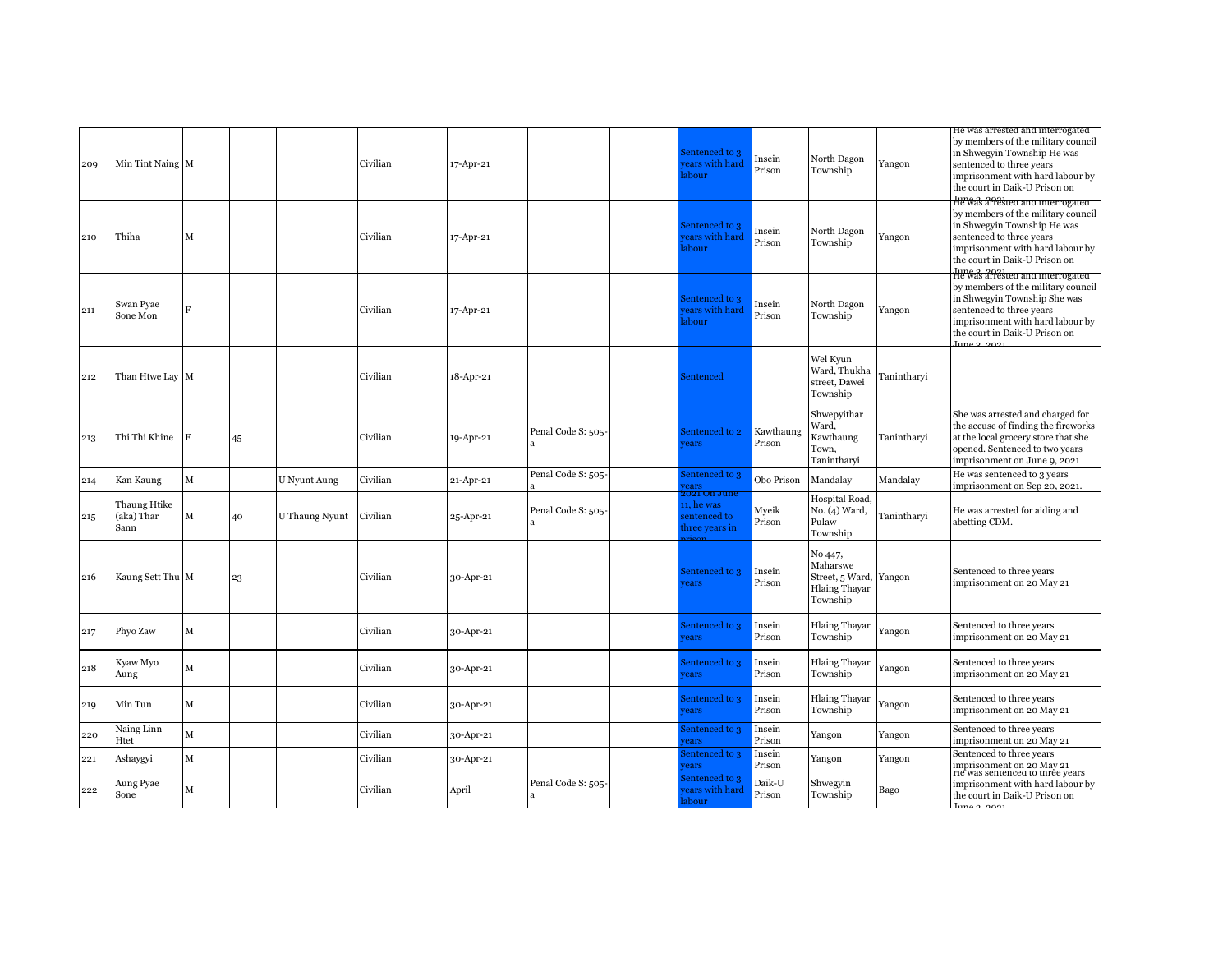|     |                           |                |    |              |          |       |                         |                                                     |                     |                                               |             | ne was semenced to three years                                                                                                                                      |
|-----|---------------------------|----------------|----|--------------|----------|-------|-------------------------|-----------------------------------------------------|---------------------|-----------------------------------------------|-------------|---------------------------------------------------------------------------------------------------------------------------------------------------------------------|
| 223 | Yan Min Naung M           |                |    |              | Civilian | April | Penal Code S: 505-      | sentenced to 3<br>ears with hard<br>abour           | Daik-U<br>Prison    | Shwegyin<br>Township                          | Bago        | imprisonment with hard labour by<br>the court in Daik-U Prison on                                                                                                   |
| 224 | Thet Tun Aung M           |                |    |              | Civilian | April | Penal Code S: 505-      | entenced to 3<br>ears with hard<br>abour            | Daik-U<br>Prison    | Shwegyin<br>Township                          | Bago        | He was sentenced to three years<br>imprisonment with hard labour by<br>the court in Daik-U Prison on                                                                |
| 225 | Tin Myo Thura M           |                |    |              | Civilian | April | Penal Code S: 505-      | sentenced to 3<br>ears with hard<br>abour           | Daik-U<br>Prison    | Shwegyin<br>Township                          | Bago        | He was sentenced to three years<br>imprisonment with hard labour by<br>the court in Daik-U Prison on                                                                |
| 226 | Kyaw Nadi Yan M           |                |    |              | Civilian | April | Penal Code S: 505-      | sentenced to 3<br>ears with hard<br>abour           | Daik-U<br>Prison    | Shwegyin<br>Township                          | Bago        | He was sentenced to three years<br>imprisonment with hard labour by<br>the court in Daik-U Prison on                                                                |
| 227 | Swam Pyae<br>Tun          | M              |    |              | Civilian | April | Penal Code S: 505-      | entenced to 3<br>ears with hard<br>abour            | Daik-U<br>Prison    | Shwegyin<br>Township                          | Bago        | He was sentenced to three years<br>imprisonment with hard labour by<br>the court in Daik-U Prison on                                                                |
| 228 | Min Wathon<br>Oo          | M              |    |              | Civilian | April | Penal Code S: 505-      | entenced to 3<br>ears with hard<br>abour            | Daik-U<br>Prison    | Shwegyin<br>Township                          | Bago        | He was sentenced to three years<br>imprisonment with hard labour by<br>the court in Daik-U Prison on                                                                |
| 229 | Sithu Phyo                | M              |    |              | Civilian | April | Penal Code S: 505-      | entenced to 3<br>ears with hard<br>abour            | Daik-U<br>Prison    | Shwegyin<br>Township                          | Bago        | He was sentenced to timee years<br>imprisonment with hard labour by<br>the court in Daik-U Prison on                                                                |
| 230 | Myo Thu Han               | M              |    |              | Civilian | April | Penal Code S: 505-      | entenced to 3<br>ears with hard<br>abour            | Daik-U<br>Prison    | Shwegyin<br>Township                          | Bago        | He was sentenced to three years<br>imprisonment with hard labour by<br>the court in Daik-U Prison on                                                                |
| 231 | Than Htike<br>Aung        | M              |    |              | Civilian | April | Penal Code S: 505-      | sentenced to 3<br>ears with hard<br>abour           | Daik-U<br>Prison    | Shwegyin<br>Township                          | Bago        | He was sentenced to three years<br>imprisonment with hard labour by<br>the court in Daik-U Prison on                                                                |
| 232 | <b>Hlaing Phyo</b><br>Thu | M              |    |              | Civilian | April | Penal Code S: 505-      | Sentenced to 3<br>ears with hard<br>abour           | Daik-U<br>Prison    | Shwegyin<br>Township                          | Bago        | He was sentenced to three years<br>imprisonment with hard labour by<br>the court in Daik-U Prison on                                                                |
| 233 | Thandar Aung F            |                |    |              | Civilian | April | Penal Code S: 505-      | entenced to 3<br>ears with hard<br>abour            | Daik-U<br>Prison    | Shwegyin<br>Township                          | Bago        | He was sentenced to three years<br>imprisonment with hard labour by<br>the court in Daik-U Prison on                                                                |
| 234 | Jue Zin Thi               | F              |    |              | Civilian | April | Penal Code S: 505-      | entenced to 3<br>ears with hard<br>abour            | Daik-U<br>Prison    | Shwegyin<br>Township                          | Bago        | He was sentenced to time vears<br>imprisonment with hard labour by<br>the court in Daik-U Prison on                                                                 |
| 235 | Saw Nga Lay               | M              |    |              | Civilian | April | Penal Code S: 505-      | entenced to 6<br>ears with hard<br>abour            | Daik-U<br>Prison    | Shwegyin<br>Township                          | Bago        | <del>He was sentenced to six years</del><br>imprisonment with hard labour by<br>the court in Daik-U Prison on                                                       |
| 236 | Thuzar (aka)<br>Shan Ma   | Ħ              |    | U Soe Myint  | Civilian | April | Penal code-124-<br>B(A) | entenced to 10<br>ears in prison<br>vith hard labou | Insein<br>Prison    | (24) Ward,<br>South Dagon<br>Township         | Yangon      | She was sentenced to 10 years<br>imprisonment with hard labour on<br>24 Jun, 2021 by Military Court                                                                 |
| 237 | May Thu                   | F              |    | U Aung Myint | Civilian | April | Penal code-6(1)         | Sentenced to 7<br>ears in prison<br>vith hard labou | Insein<br>Prison    | South Dagon<br>Township                       | Yangon      | She was sentenced to seven years<br>inprisonment with hard labour on<br>24 Jun, 2021 by Military Court                                                              |
| 238 | Than Kyawe                | F              | 40 |              | Civilian | April | Penal Code S: 505-      | Sentenced to 2<br>rears                             | Kawthaung<br>Prison | Shwepyithar<br>Ward.<br>Kawthaung<br>Township | Tanintharvi | sne was detained and charged<br>when they found fireworks at a<br>local grocery store she opened,<br>and accused her of being<br>responsible for them. Sentenced to |
| 239 | Cho San                   | $\overline{F}$ | 40 |              | Civilian | April | Penal Code S: 505-      | sentenced to 2<br>ears                              | Kawthaung<br>Prison | Shwepyithar<br>Ward,<br>Kawthaung<br>Township | Tanintharvi | Sentenced to two years<br>imprisonment on June 9, 2021                                                                                                              |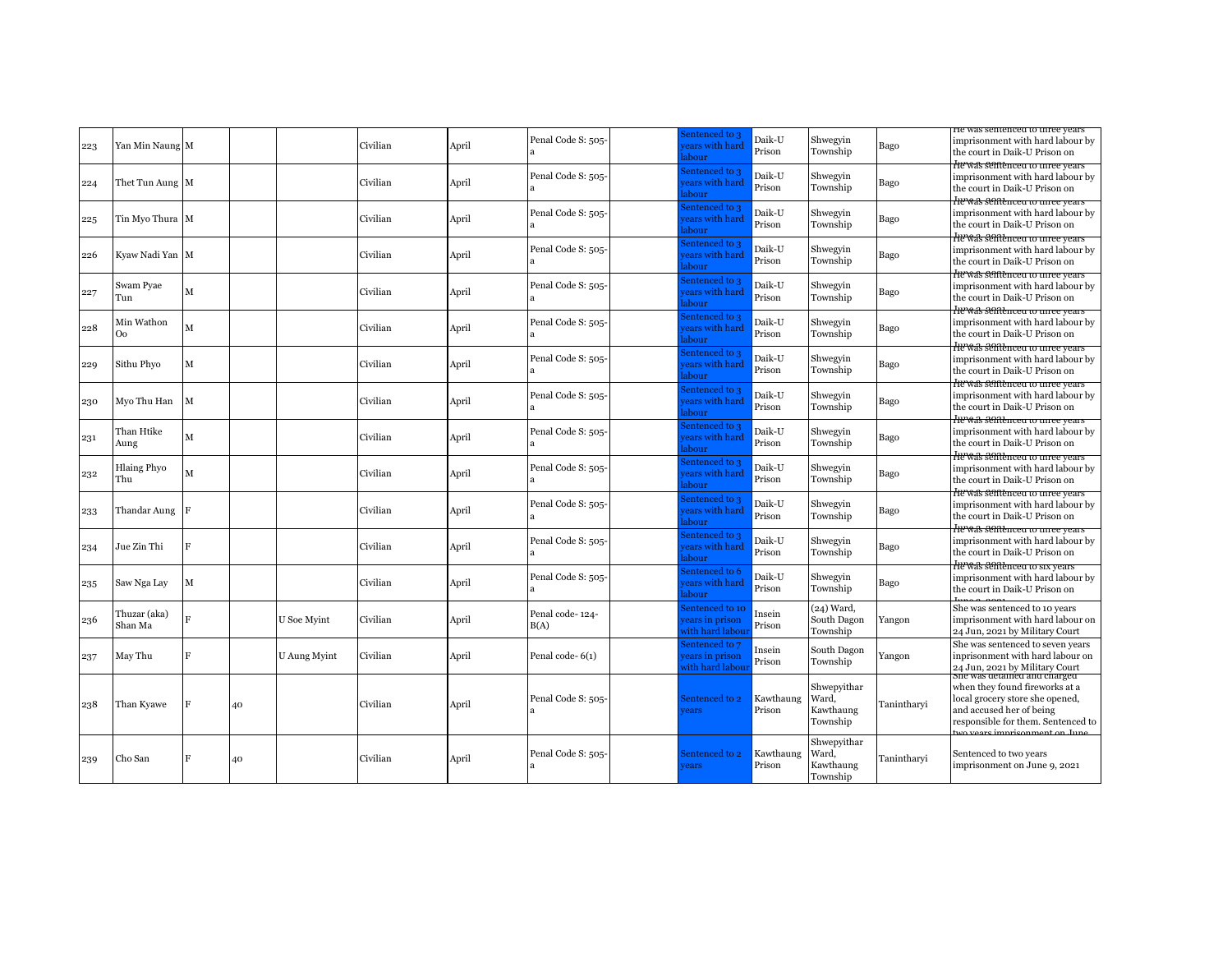| 240 | Htike Htike                                      | М              | 30 |                     | Civilian | April        | Penal Code S: 505-         | Sentenced to 2<br>rears                                   | Kawthaung<br>Prison | Shwepyithar<br>Ward,<br>Kawthaung<br>Township                              | Tanintharvi | Sentenced to two years<br>imprisonment on June 9, 2021                                                                                                                                               |
|-----|--------------------------------------------------|----------------|----|---------------------|----------|--------------|----------------------------|-----------------------------------------------------------|---------------------|----------------------------------------------------------------------------|-------------|------------------------------------------------------------------------------------------------------------------------------------------------------------------------------------------------------|
| 241 | Nyi Nyi Htwe                                     | М              | 35 | <b>U</b> Htwe Myint | Civilian | $2-May-21$   | Weapons Act S:<br>$19-d$   | Sentenced to 3<br>ears                                    | Insein<br>Prison    | Tharaphi <sub>5</sub><br>street, 34<br>Ward, North<br>Dagon<br>Township    | Yangon      | Sentenced to three years<br>imprisonment on 19 May 21                                                                                                                                                |
| 242 | Nyi Nyi Kyaw                                     | М              |    | U Myint Thein       | Civilian | $2-May-21$   | Penal Code S: 505-a        | Sentenced to 3<br>rears                                   | Insein<br>Prison    | No (1398),<br>Nilar(4)<br>Street, (57)<br>Ward, South<br>Dagon<br>Township | Yangon      | At around 2:30 pm on May 2, he<br>and his partner attempted to blow<br>up a car that was a Township Chief<br>patrol car but it wasn't achieved<br>and he was arrested and his<br>partner was escape. |
| 243 | Cherry Phyo                                      | $\overline{F}$ | 25 | U Moe Kyaw<br>Thwen | Civilian | 8-May-21     | Penal Code S: 505-         | Sentenced to 3<br>rears                                   | Insein<br>Prison    | North<br>Okkalapa<br>Township                                              | Yangon      | Sentenced to three years<br>imprisonment on 2021                                                                                                                                                     |
| 244 | Aung Thet<br>Paing                               | М              |    | U Myint Soe         | Civilian | 14-May-21    | Penal Code S: 124-<br>b(a) | entenced to 10<br>ears with hard<br>abour                 | Insein<br>Prison    | Shwepyithar<br>Township                                                    | Yangon      | He was sentenced to 10 years<br>imprisonment with hard labour on<br>21 Jun, 2021 by Military Court                                                                                                   |
| 245 | Lay Lay Naing                                    | $\overline{F}$ |    |                     | Civilian | 22-May-21    | Penal Code S: 505-         | entenced to 3<br>ears                                     | Meikhtila<br>Prison | Thasi<br>Township                                                          | Mandalay    | Sentenced to three years<br>imprisonment on 4 Jun, 21                                                                                                                                                |
| 246 | Zaw Htet Aung                                    | M              | 30 | U Win Nyunt         | Civilian | 22-May-21    |                            | entenced to 3<br>ears                                     | Meikhtila<br>Prison | Thasi<br>Township                                                          | Mandalay    | Sentenced to three years<br>imprisonment on 14 Jun, 21                                                                                                                                               |
| 247 | Thura Zaw                                        | М              |    |                     | Civilian | 29-May-21    |                            | Sentenced                                                 |                     | Kyauk Hmaw<br>Ward, Dawei<br>Township                                      | Tanintharyi | He was Detained at his home.                                                                                                                                                                         |
| 248 | Toe Tat Htet<br>Myat Aung<br>(aka) Sanay<br>Thar | М              |    |                     | Civilian | May          | Penal code-124<br>(C)      | Sentenced to 20<br>ears with hard<br>abour                | Insein<br>Prison    | Hlaing<br>Tharyar<br>Township                                              | Yangon      | He was sentenced to 20 years<br>imprisonment with hard labouron<br>June 21, 2021.                                                                                                                    |
| 249 | Linn Linn Htet M                                 |                |    |                     | Civilian | May          | Penal code-124<br>(C)      | sentenced to 20<br>ears with hard<br>abour                | Insein<br>Prison    | Hlaing<br>Tharyar<br>Township                                              | Yangon      | He was sentenced to 20<br>yearsimprisonment with hard<br>labouron June 21, 2021.                                                                                                                     |
| 250 | Win Naing<br>Htwe (aka)<br>Phoe Tavot            | М              |    |                     | Civilian | May          | Penal code-124<br>(C)      | entenced to 20<br>ears with hard<br>abour                 | Insein<br>Prison    | Hlaing<br>Tharvar<br>Township                                              | Yangon      | He was sentenced to 20 years in<br>prison with hard labouron June<br>21, 2021.                                                                                                                       |
| 251 | Shein Paing Oo M                                 |                |    | U Aung Myo Oo       | Civilian | May          | Penal code-124<br>(C)      | entenced to 20<br>ears with hard<br>abour                 | Insein<br>Prison    | Hlaing<br>Tharvar<br>Township                                              | Yangon      | He was sentenced to 20<br>yearsimprisonment with hard<br>labouron June 21, 2021.                                                                                                                     |
| 252 | Nay Myo (aka)<br>Charli                          | $\mathbf M$    |    | U Kvi               | Civilian | May          | Penal code-124 -<br>b(d)   | entenced to 10<br>ears with hard<br>abour                 | Insein<br>Prison    | Bago                                                                       | Bago        | He was sentenced to 10 years<br>imprisonment with hard labour on<br>21 Jun, 2021 by Military Court                                                                                                   |
| 253 | Cho Mar                                          | $\overline{F}$ | 41 | U Soe Aung          | Civilian | $3 - Jun-21$ | Penal Code S: 505-         | entenced to 3<br>ears<br>mprisonment                      | Insein<br>Prison    | Dagon<br>Seikkan<br>Township                                               | Yangon      |                                                                                                                                                                                                      |
| 254 | Sai Thant Zin<br>Oo                              | M              | 19 | U Nyi Nyi Lwin      | Civilian | 7-Jun-21     | Penal Code S: 505-         | sentenced to 3<br>ears<br>mprisonment<br>vith hard labou: |                     | Peit Swe<br>Ward, Area 4,<br>Mogok<br>Township                             | Mandalay    | Sentenced to 3 years<br>imprisonment with hard labour on<br>June 23, 2021                                                                                                                            |
| 255 | Htet Wai Aung M                                  |                | 19 | U Kyi Thaung        | Civilian | 7-Jun-21     | Penal Code S: 505-         | sentenced to 3<br>ears<br>mprisonment<br>with hard labour |                     | Peit Swe<br>Ward, Area 4,<br>Mogok<br>Township                             | Mandalay    | Sentenced to 3 years<br>imprisonment with hard labour on<br>June 23, 2021                                                                                                                            |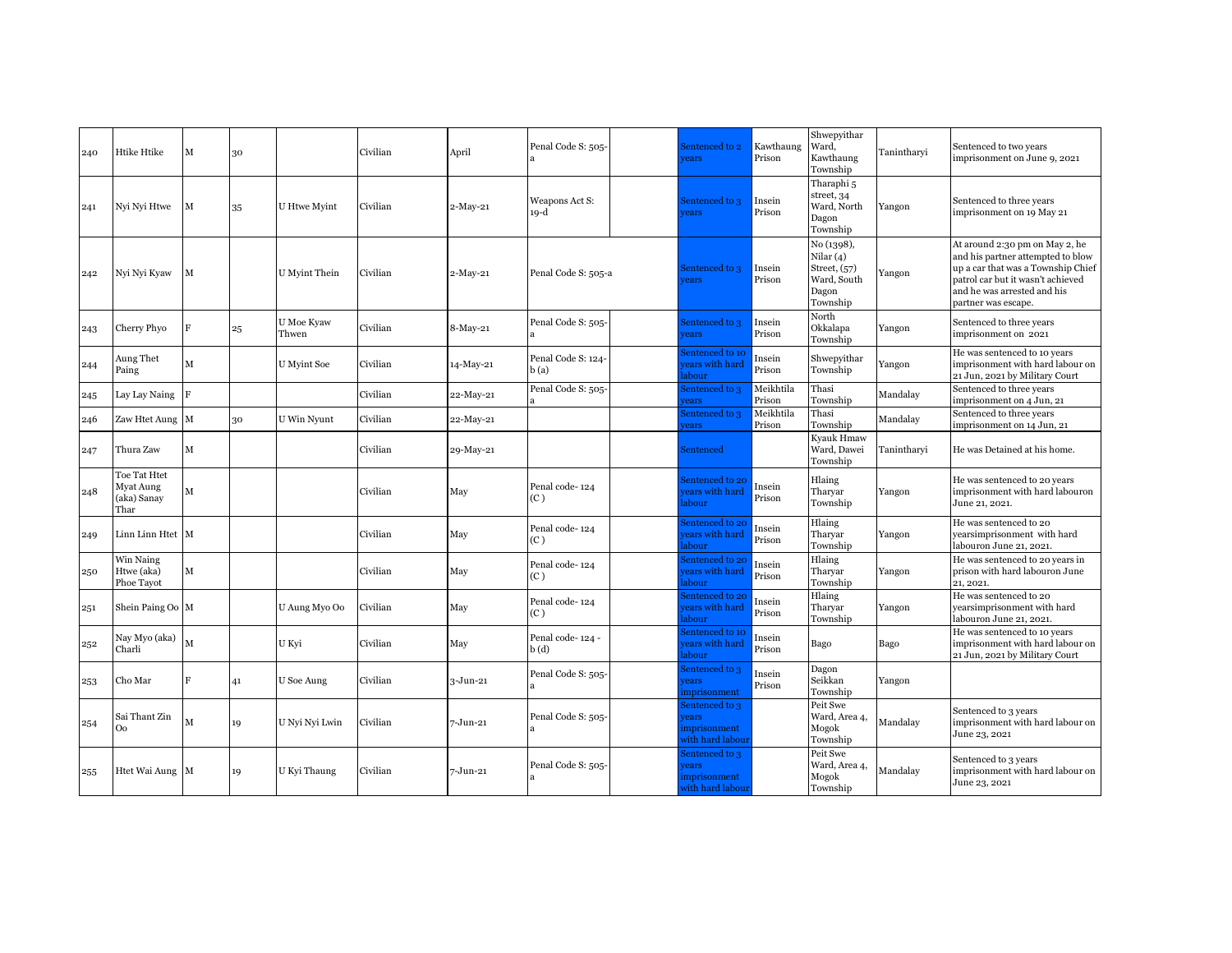| 256 | Wai Lu                                | M              | 20 | Daw Shwe Thi             | Civilian | 7-Jun-21     | Penal Code S: 505-                                  | Sentenced to 3<br>ears<br>mprisonment<br>vith hard labou   |                          | Peit Swe<br>Ward, Area 4,<br>Mogok<br>Township                                | Mandalay    | Sentenced to 3 years<br>imprisonment with hard labour on<br>June 23, 2021                         |
|-----|---------------------------------------|----------------|----|--------------------------|----------|--------------|-----------------------------------------------------|------------------------------------------------------------|--------------------------|-------------------------------------------------------------------------------|-------------|---------------------------------------------------------------------------------------------------|
| 257 | Kyaw Zin                              | M              | 27 | U Hla Moe Aung           | Civilian | 7-Jun-21     | Penal Code S: 505-                                  | entenced to 3<br>ears<br>mprisonment<br>vith hard labour   |                          | Peit Swe<br>Ward, Area 4,<br>Mogok<br>Township                                | Mandalay    | Sentenced to 3 years<br>imprisonment with hard labour on<br>June 23, 2021                         |
| 258 | May Thu                               | F              |    | U Aung Myint             | Civilian | 8-Jun-21     | <b>Public Property</b><br>Protection Law S:<br>6(1) | Sentenced                                                  | Insein<br>Prison         | No. 692, Mya<br>Yadanar (3)<br>Street, 24<br>ward, South<br>Dagon<br>Township | Yangon      | Sentenced to on 24 Jun 21                                                                         |
| 259 | San Myint<br>Aung                     | $\mathbf M$    |    | U Aung Soe               | Civilian | $9 - Jun-21$ |                                                     | sentenced to 3<br>ears                                     | Obo Prison               | Amarapura<br>Township                                                         | Mandalay    | He was sentenced to 3 years<br>imprisonment on Sep 20, 2021.                                      |
| 260 | Wai Yan Kyaw                          | M              | 25 |                          | Civilian | 10-Jun-21    |                                                     | Sentenced                                                  |                          | Myo Thit 7<br>Street, Dawei<br>Township                                       | Tanintharyi | 4 wearing plain clothes entered his<br>owned restaurant in New Dawei<br>Township and arrested him |
| 261 | Kyaw Aye                              | $\mathbf M$    |    | U Thein Zaw              | Civilian | 14-Jun-21    | Penal Code S: 505-                                  | sentenced to 3<br>ears                                     | Obo Prison               | Mandalay                                                                      | Mandalay    | He was sentenced to 3 years<br>imprisonment on Sep 20, 2021.                                      |
| 262 | Kyi Pyar Win                          | F              |    | U Kyi Win                | Civilian | 10-Aug-21    | Unlawful<br>Associations Act<br>S: 17(1)            | Sentenced to<br>.ife<br>mprisonment                        | Insein<br>Prison         | Asu Gyi<br>Village,<br>Htantabin<br>Township                                  | Yangon      | She was sentenced to life<br>imprisonment on Oct 6, 2021.                                         |
| 263 | Khin Myo Oo                           | $\overline{F}$ |    | U Maung Maung T Civilian |          | 10-Aug-21    | Unlawful<br>Associations Act<br>S: 17(1)            | Sentenced to<br><b>life</b><br>mprisonment                 | Insein<br>Prison         | Asu Gyi<br>Village,<br>Htantabin<br>Township                                  | Yangon      | She was sentenced to life<br>imprisonment on Oct 6, 2021.                                         |
| 264 | Khin Maung Zav M                      |                |    | Thein Aung               | Civilian | 10-Aug-21    | Unlawful<br>Associations Act<br>S: 17(1)            | Sentenced to<br>ife.<br>mprisonment                        | Insein<br>Prison         | Asu Gyi<br>Village,<br>Htantabin<br>Township                                  | Yangon      | He was sentenced to life<br>imprisonment on Oct 6, 2021.                                          |
| 265 | Ye Tun Tought M                       |                |    | Aung Swe                 | Civilian | 10-Aug-21    | Unlawful<br>Associations Act<br>S: 17(1)            | Sentenced to<br>ife<br>mprisonment                         | Insein<br>Prison         | Asu Gyi<br>Village,<br>Htantabin<br>Township                                  | Yangon      | He was sentenced to life<br>imprisonment on Oct 6, 2021.                                          |
| 266 | Aye Aye Moe                           | F              | 33 | U Than Oo                | Civilian | 21-Aug-21    | Penal Code S: 505-<br>a, 124                        | entenced to 20<br>ears<br>mprisonment                      | Insein<br>Prison         | <b>Hlaing Thayar</b><br>Township                                              | Yangon      | She was sentenced to 20 years<br>imprisonment on Sep 15,2021                                      |
| 267 | Aung Moe<br>Kvaw                      | $\mathbf M$    |    |                          | Civilian | 27-Aug-21    | Penal Code S: 505-                                  | ear                                                        |                          | Mogok<br>Township                                                             | Mandalay    | He was sentenced to 1 year<br>imprisonment on August 27, 2021.                                    |
| 268 | Kay Zin Kyaing F                      |                |    |                          | Civilian | 15-Sep-21    | Penal Code S: 505-                                  | Sentenced to 2<br>ears<br>mprisonment                      | Taung Lay<br>Lone Prison | Zaw Ti Village,<br>Ywar Thit<br>Ward, Aung<br>Pan Township                    | Shan        | She was sentenced to 2 year<br>imprisonment on September 16,<br>2021.                             |
| 269 | Win Bo (aka) A  <br>Phoe Gyi          | M              | 36 | U Tin Ngwe               | Civilian |              | Penal Code S: 505-<br>a, 353                        | entenced to 5<br>ears<br>inprisonment                      |                          | Pauktaw<br>Village, Bago                                                      | Bago        |                                                                                                   |
| 270 | Aung Myo Oo<br>(aka) Wat See<br>Kalar |                |    | U Maung Maung<br>Lay     | Civilian |              | Penal Code S: 435                                   | Sentenced to 7<br>rears<br>nprisonment<br>vith hard labouı | Insein<br>Prison         | South Dagon<br>Township                                                       | Yangon      | He was sentenced to 7 years<br>inprisonment with hard labouron<br>June 11, 2021.                  |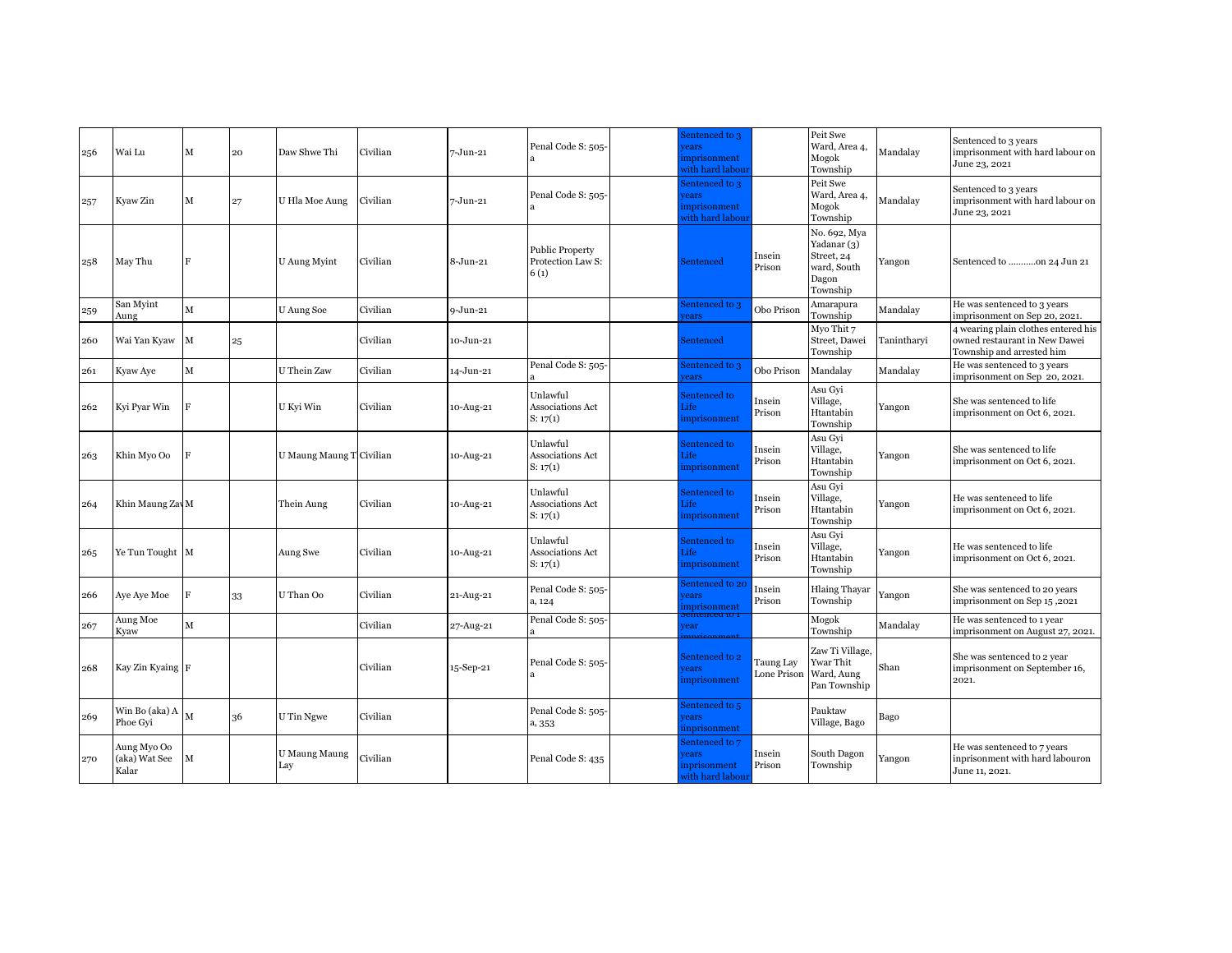| 271 | Gvit Tuu                                                      | М            | U Tun Kywe                    | Civilian | Penal Code S: 435                                   | Sentenced to 7<br>ears<br>nprisonment<br>vith hard labou:  | Insein<br>Prison | South Dagon<br>Township       | Yangon      | He was sentenced to 7 years<br>inprisonment with hard labouron<br>June 11, 2021.                                                                                 |
|-----|---------------------------------------------------------------|--------------|-------------------------------|----------|-----------------------------------------------------|------------------------------------------------------------|------------------|-------------------------------|-------------|------------------------------------------------------------------------------------------------------------------------------------------------------------------|
| 272 | Pyae Phyo Win<br>(aka) Mae Mae M<br>Gyi                       |              | U Win Min Htike               | Civilian | Penal Code S: 435                                   | Sentenced to 7<br>rears<br>nprisonment<br>vith hard labou  | Insein<br>Prison | South Dagon<br>Township       | Yangon      | He was sentenced to 7 years<br>inprisonment with hard labouron<br>June 11, 2021.                                                                                 |
| 273 | Aung Phyo<br>Kyaw (aka)<br>Kalar Gyi                          | м            | U Than Zaw Oo                 | Civilian | <b>Public Property</b><br>Protection Law S:<br>6(1) | entenced to 7<br>rears<br>nprisonment<br>vith hard labou:  | Insein<br>Prison | South Dagon<br>Township       | Yangon      | He was sentenced to 7 years<br>inprisonment with hard labouron<br>June 11, 2021.                                                                                 |
| 274 | Kyaw Kyaw<br>Tun (aka)<br>Kyaw Lay                            | М            | U Tun Tun                     | Civilian | the Public<br>Property<br>Protection Act            | entenced to 7<br>rears<br>nprisonment<br>vith hard labou:  | Insein<br>Prison | North<br>Okkalapa<br>Township | Yangon      | He was sentenced to 7 years<br>inprisonment with hard labouron<br>June 11, 2021.                                                                                 |
| 275 | Phyo Naing<br>(aka) Ko Phyo                                   | М            | <b>U</b> Lwin Naing           | Civilian | <b>Public Property</b><br>Protection Law S:<br>6(1) | Sentenced to 7<br>rears<br>nprisonment<br>vith hard labou: | Insein<br>Prison | North<br>Okkalapa<br>Township | Yangon      | He was sentenced to 7 years<br>inprisonment with hard labouron<br>June 11, 2021.                                                                                 |
| 276 | Min Wai Shan<br>Phyo (aka) Min<br>Thet Khine<br>(aka) Bay Bar | M            | <b>U</b> Myint Maung<br>Maung | Civilian | <b>Public Property</b><br>Protection Law S:<br>6(1) | Sentenced to 7<br>ears<br>nprisonment<br>vith hard labour  | Insein<br>Prison | North<br>Okkalapa<br>Township | Yangon      | He was sentenced to 7 years<br>inprisonment with hard labouron<br>June 11, 2021.                                                                                 |
| 277 | Nyunt Lwin<br>(aka) Maung<br>Nyunt                            | М            | U Aye                         | Civilian | Penal Code S: 452                                   | Sentenced to 7<br>rears<br>nprisonment<br>vith hard labour | Insein<br>Prison | Shwepyitha<br>Township        | Yangon      | On June 11, 2021, he was<br>Sentenced to seven years<br>imprisonment with hard labour<br>under Section 452 of the Penal<br><del>On'nine'in, zolli, sne was</del> |
| 278 | Nilar Sein                                                    | $\mathbf{F}$ | U Shwe Linn                   | Civilian | Penal Code S: 452                                   | entenced to 7<br>ears<br>nprisonment<br>vith hard labou    | Insein<br>Prison | Shwepyitha<br>Township        | Yangon      | Sentenced to seven years<br>imprisonment with hard labour<br>under Section 452 of the Penal<br>ada bu tha militam tuib                                           |
| 279 | Kyaw Nanda<br>Naing                                           | M            |                               | Civilian | Penal Code S: 505-                                  | entenced to 3<br>ears<br>mprisonment                       | Myeik<br>Prison  | Pin O, Myeik<br>Township      | Tanintharyi |                                                                                                                                                                  |
| 280 | Thuta Tin Soe                                                 | $\mathbf M$  |                               | Civilian |                                                     | <b>Sentenced</b>                                           | Dawei<br>Prison  | Dawei<br>Township             | Tanintharyi |                                                                                                                                                                  |
| 281 | Wai Yan Htet                                                  | $\mathbf M$  |                               | Civilian |                                                     | Sentenced                                                  | Dawei<br>Prison  | Dawei<br>Township             | Tanintharyi |                                                                                                                                                                  |
| 282 | Moe                                                           | $\mathbf M$  |                               | Civilian |                                                     | Sentenced                                                  | Dawei<br>Prison  | Dawei<br>Township             | Tanintharyi |                                                                                                                                                                  |
| 283 | Tun Naung                                                     | $\mathbf M$  |                               | Civilian |                                                     | Sentenced                                                  | Dawei<br>Prison  | Dawei<br>Township             | Tanintharyi |                                                                                                                                                                  |
| 284 | Zaw Thike                                                     | $\mathbf M$  |                               | Civilian |                                                     | Sentenced                                                  | Dawei<br>Prison  | Dawei<br>Township             | Tanintharyi |                                                                                                                                                                  |
| 285 | Wai Yan Htay                                                  | $\mathbf M$  |                               | Civilian |                                                     | Sentenced                                                  | Dawei<br>Prison  | Dawei<br>Township             | Tanintharyi |                                                                                                                                                                  |
| 286 | Phyo Min Ko                                                   | $\mathbf M$  |                               | Civilian |                                                     | Sentenced                                                  | Dawei<br>Prison  | Dawei<br>Township             | Tanintharyi |                                                                                                                                                                  |
| 287 | Min Ko Oo                                                     | $\mathbf{M}$ |                               | Civilian |                                                     | Sentenced                                                  | Dawei<br>Prison  | Dawei<br>Township             | Tanintharyi |                                                                                                                                                                  |
| 288 | Oakar Shine Aui M                                             |              |                               | Civilian |                                                     | <b>Sentenced</b>                                           | Dawei<br>Prison  | Dawei<br>Township             | Tanintharyi |                                                                                                                                                                  |
| 289 | Kyi Htwe                                                      | M            |                               | Civilian |                                                     | <b>Sentenced</b>                                           | Dawei<br>Prison  | Dawei<br>Township             | Tanintharvi |                                                                                                                                                                  |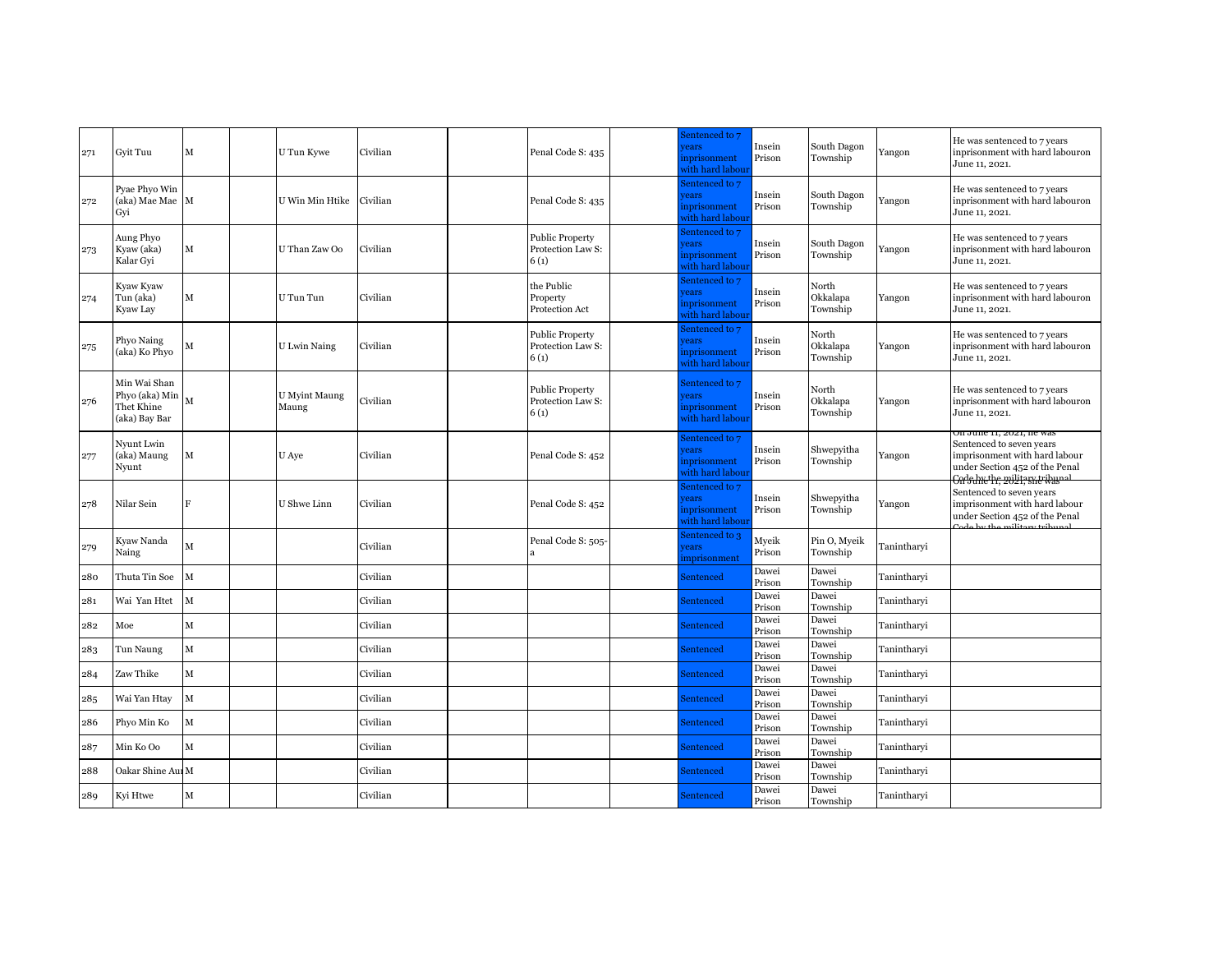| 290 | Kyaw Myo Thu M          |   |  | Civilian |  | Sentenced | Dawei<br>Prison | Dawei<br>Township                    | Tanintharyi |  |
|-----|-------------------------|---|--|----------|--|-----------|-----------------|--------------------------------------|-------------|--|
| 291 | Saw San Tun             | M |  | Civilian |  | Sentenced | Dawei<br>Prison | Dawei<br>Township                    | Tanintharyi |  |
| 292 | Kaung Myat Oo M         |   |  | Civilian |  | Sentenced | Dawei<br>Prison | Dawei<br>Township                    | Tanintharyi |  |
| 293 | Moe Zaw Than M          |   |  | Civilian |  | Sentenced | Dawei<br>Prison | Dawei<br>Township                    | Tanintharyi |  |
| 294 | Chit Maung<br>Maung Tun | M |  | Civilian |  | Sentenced | Dawei<br>Prison | Dawei<br>Township                    | Tanintharyi |  |
| 295 | Zin Myat Oo             | M |  | Civilian |  | Sentenced | Dawei<br>Prison | Dawei<br>Township                    | Tanintharyi |  |
| 296 | Ye Tun                  | M |  | Civilian |  | Sentenced | Dawei<br>Prison | Thayetchoung<br>Township             | Tanintharyi |  |
| 297 | Aung Ko Oo              | M |  | Civilian |  | Sentenced | Dawei<br>Prison | Thayetchoung<br>Township             | Tanintharyi |  |
| 298 | Kyaw Lwin               | M |  | Civilian |  | Sentenced | Dawei<br>Prison | Thayetchoung Tanintharyi<br>Township |             |  |
| 299 | Kyaw Min Oo             | M |  | Civilian |  | Sentenced | Dawei<br>Prison | Yebyu<br>Township                    | Tanintharyi |  |
| 300 | Ko Ko Linn Nair M       |   |  | Civilian |  | Sentenced | Dawei<br>Prison | Yebyu<br>Township                    | Tanintharyi |  |
|     | $m + 1 - 1$             |   |  |          |  |           |                 |                                      |             |  |

**Total - 300**